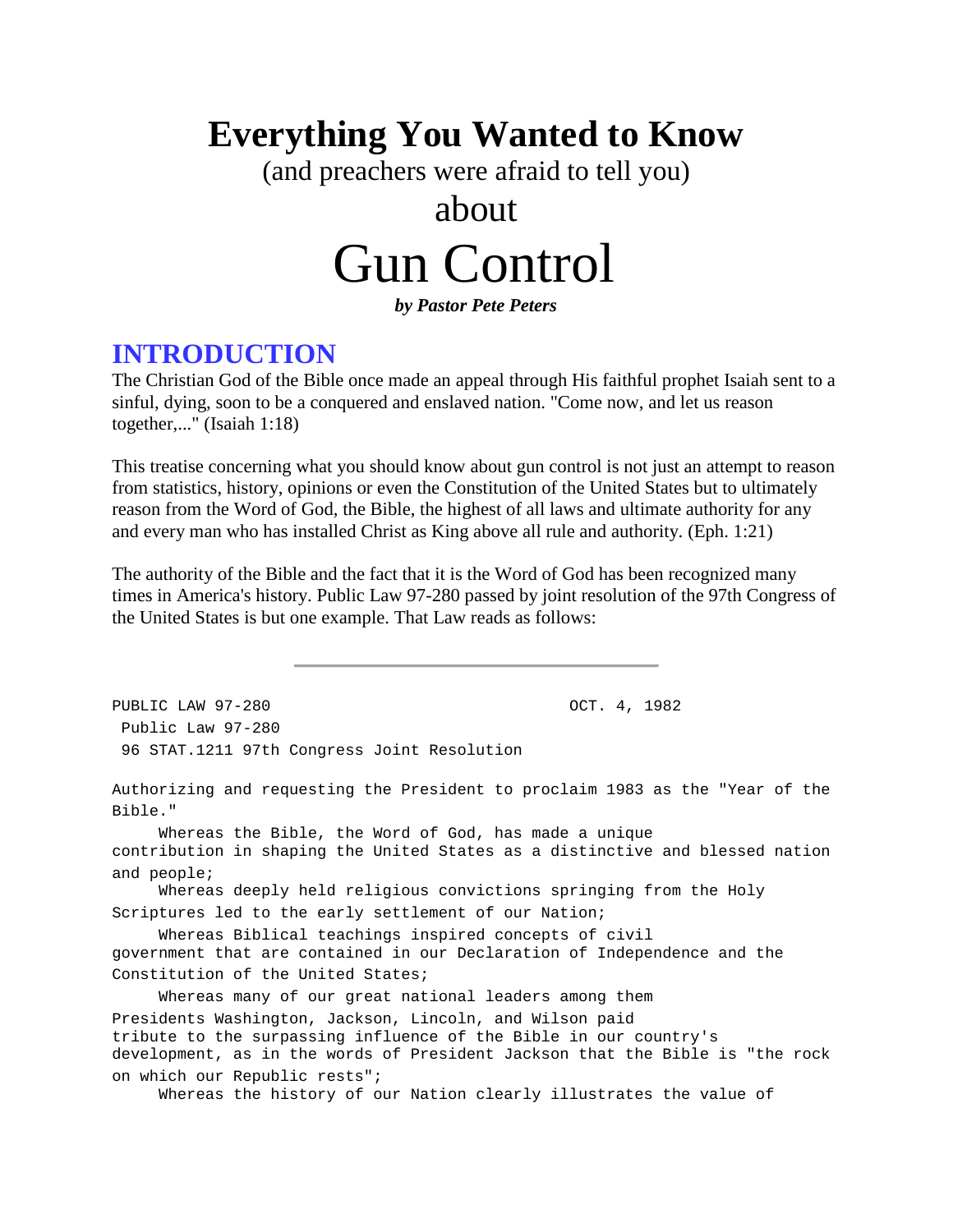voluntarily applying the teachings of the Scriptures in the lives of individuals, families, and societies; Whereas this Nation now faces great challenges that will test this Nation as it has never been tested before; and Whereas that renewing our knowledge of and faith in God through Holy Scripture can strengthen us as a nation and a people: Now, therefore, be it Resolved by the Senate and House of Representatives of the United States of America in Congress assembled, That the President is authorized and requested to designate 1983 as a national "Year of the Bible" in recognition of both the formative influence the Bible has been for our Nation, and our national need to study and apply the teachings of the Holy Scriptures.

Approved October 4, 1982.

Now let us reason from such a proclamation of Congress. If the Bible is the Word of God then the laws and principles contained within its pages are the Laws and Principles of God. Reason tells us that the Creator (God) is greater than the creation. Thus, the Creator's creation is greater than the creation's creation; that is, God's Laws are greater than man's (His creation) laws (man's creation). Simply put, God's Law is the highest of all laws.

Events of our day and definitions should be considered before going further. America is presently experiencing the incessant, insidious disarming that has happened elsewhere in the world by a process the Communists call "CREEPING GRADUALISM". This process is described by Jan Kosek, a member of the Secretariat of the Communist Party in Czechoslovakia, in his book NOT A SHOT WAS FIRED. With this process the Communists took control of Czechoslovakia.

It's been compared to boiling a frog alive in a pan of water. A process that is not hard to do if one begins with room-temperature water and then gradually turns the heat up only a degree at a time.

So, in America men forbid automatic weapons, then concealed weapons, sawed-off shotguns, then they begin to work on Saturday-night specials, hand guns and now of late, it's semiautomatic assault rifles. Plus, we pass laws to sign forms before purchasing and have so-called "cooling-off" waiting periods. City councils pass gun laws, city mayor groups cry out for more gun control, certain elected officials with bleeding liberal hearts decry gun deaths and the water gets hotter.

Communist V. I. Lenin said,

"A system of licensing and registration, is the perfect device to deny gun ownership to the bourgeoisie." In 1968 the Director of the National Task Force for the Control of Firearms was asked why the Americans were suspicious of gun control. He replied, "Because they know we are coming to get their guns."

As we list in this treatise what Christians need to know concerning gun control, we shall use the term "gun control" to mean ANY infringement upon the right to possess and bear arms. We ask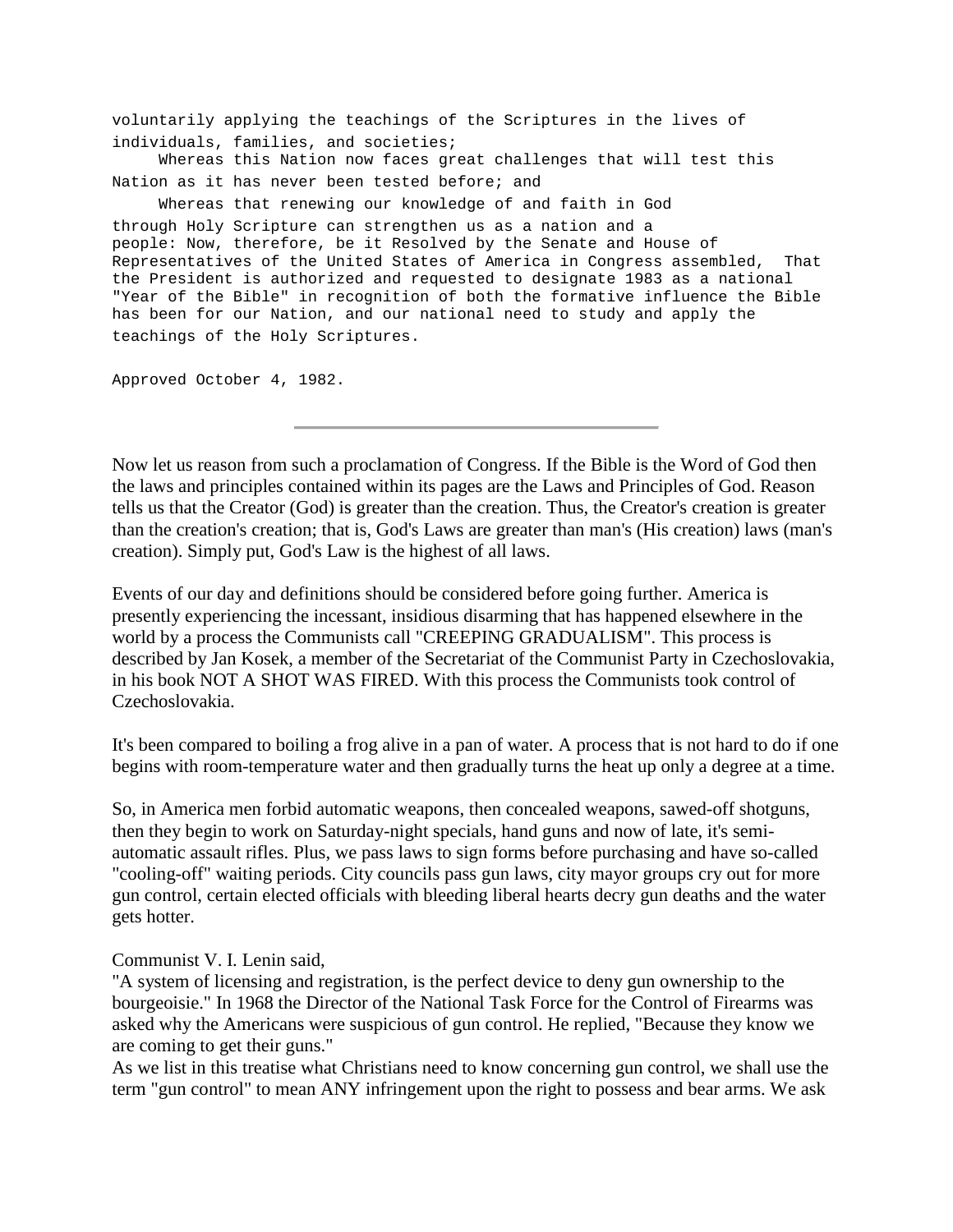God's blessings upon this treatise knowing full well, "...the Lord gives wisdom; From His mouth come knowledge and understanding." (Proverbs 2:6) [All Bible quotes will be taken from the New American Standard unless otherwise noted.]

#### **KNOW WHAT MANNER OF MEN PROMOTE AND VOTE FOR GUN CONTROL.**

When politicians, bureaucrats, or so- called men of the cloth endorse gun control in one fashion or another, Americans need to know the company such men are keeping. Let's consider that company in light of Grandma's old adage "Birds of a feather flock together" and in light of Scripture.

> *"Disperse you Rebels-Damn you, throw down your Arms and Disperse." MAJ. JOHN PITCAIRN, LEXINGTON, APRIL 19, 1775*

**KING GEORGE III** was in favor of gun control as well as high taxes, corrupt courts, big growing government, oppression, people control and denial of God-given, inalienable rights. History shows the colonists tolerated such tyranny until the day George sent his men to get their weapons. It was a beautiful spring day, April 19, 1775, when George's men, on their way to Concord to confiscate guns and powder, met resistance at Lexington Green. The history book THE LIGHT AND THE GLORY revealing America's Christian roots tells of the event on page 272, "'Throw down your arms, damn you!' A British officer on horseback called out. 'Why don't you rebels lay down your arms?' As if in answer, several Minutemen fired..."

Yes, King George favored gun control and had our White Christian forefathers consented and laid down their arms there would not be a United States of America today. If their descendants continue to cave in to present-day gun confiscation, done on the installment plan, there may well be no United States of America tomorrow!

> **V. I. LENIN**, the murdering Communist attributed with the establishment of the world's first communist dictatorship in Russia, voted for gun control. He said, "One of the basic conditions for victory of socialism is the arming of the workers (the communists) and the disarming of the bourgeoisie (the middle class)."

**LEON TROTSKY**, a Communist contemporary of Lenin, also believed in gun control and said to insure a communist totalitarian state there "arises the necessity of disarming the bourgeoisie and arming the workers, of creating a communist army."

**JOSEF STALIN**, another Communist butcher who championed the destruction of freedom, showed how well he favored gun control when he said, "If the opposition disarms, well and good. If it refuses to disarm, we shall disarm it ourselves."

> **MAO TSE-TUNG**, the Communist often called the greatest mass murderer in all history, favored gun control. While the hypocrite cited the communist slogan of power to the people, he took away their power by disarming them. He said, "Power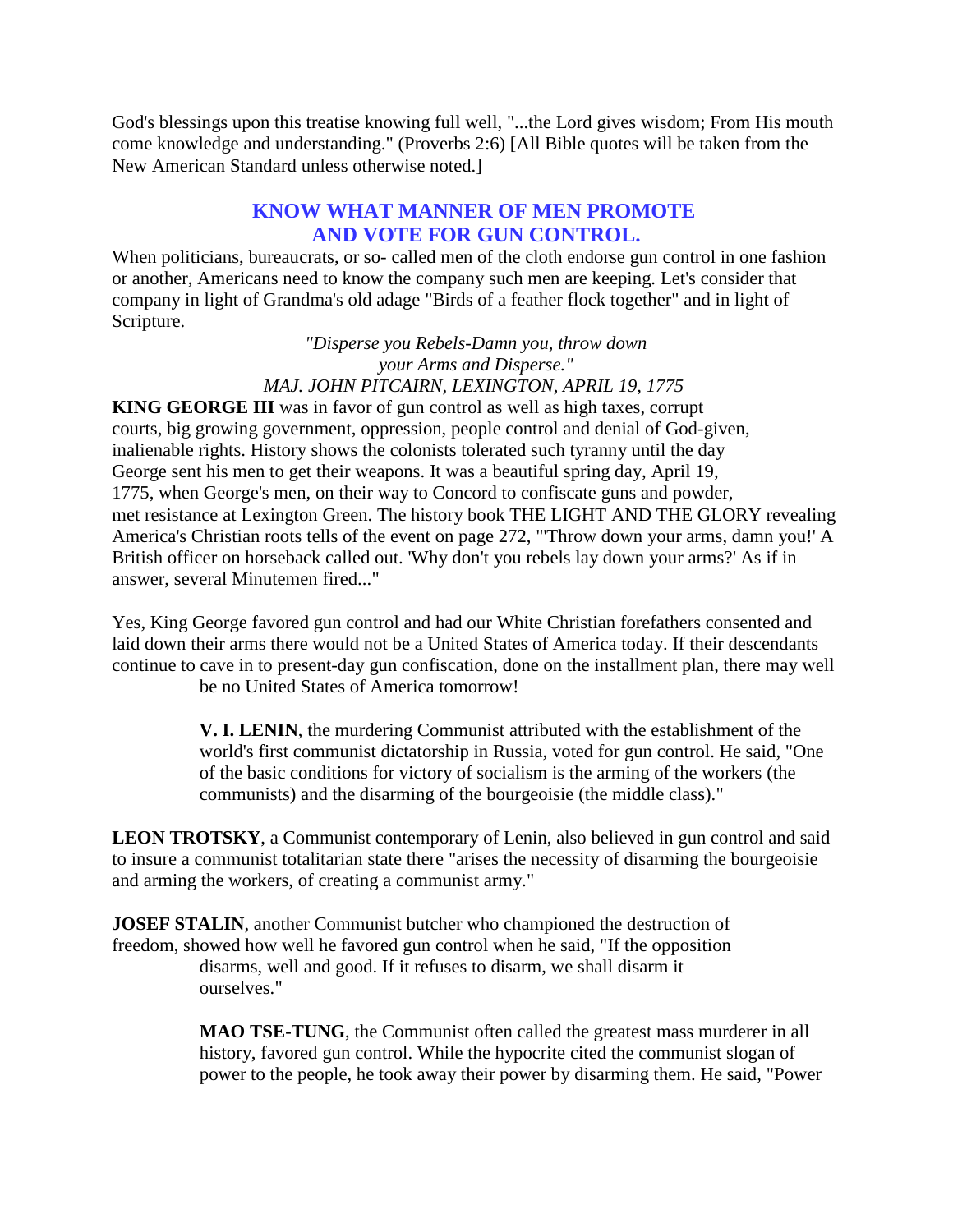comes out of a barrel of a gun."

Of course, today's communists such as Gorbachev and Castro also vote in favor of gun control.

Americans need to recall these names, these champions of government oppression and human slavery when their own leaders advocate the same

council on gun control. Then they need to remember God's Word which says, "You shall not follow a multitude in doing evil." (Ex. 23:2) Concerning the ways of evil men Psalms 1:1 says, "How blessed is the man who does not walk in the counsel of the wicked,..." It can just as well be said, "how blessed is the nation whose leaders do not walk in the counsel of the wicked and how cursed is the nation whose leaders DO."

He or she who favors gun control may masquerade as a republican, democrat, Christian, communist, peacenik or whatever but Jesus Christ has identified such a person as an ENEMY. Know that only an enemy objects to you exercising self-defense or owning the means of selfdefense.

Before we examine the words of Jesus Christ on this point, let us first consider the writings which helped spark the War for Independence against King George III. Those Christian men who resisted gun control by opening fire at Lexington Green, April 19, 1775, were familiar with both the Bible and the writings of John Locke and as a result knew who an enemy was when they saw one.

John Friske once wrote concerning Locke, "The principles upon which their Revolution was conducted were those of Sidney and Locke."

The following works of John Locke address the subject of enemies. Consider them in light of gun control just as carefully as did your White Christian forefathers.

And hence it is, that he who attempts to get another Man into his absolute power, does thereby put himself into a state of war with him; it being to be understood as a declaration of a design upon his life. For I have reason to conclude, that he who would get me into his power without my consent, would use me as he pleased, when he had got me there, and destroy me too, when he had a fancy to it; for no body can desire to have me in his absolute power, unless it be to compel me by force to that, which is against the right of my freedom, i. e., make me a slave. To be free from such force is the only security of my preservation; and reason bids me look on him, as an enemy to my preservation, who would take away that Freedom, which is the fence to it; so that he who makes an attempt to enslave me, thereby puts himself into a state of war with me.

Concerning a state of war, Locke wrote:

And one may destroy a man who makes war upon him, or has discovered an enmity to his being, for the same reason, that he may kill a wolf or a lion; because such men are not under the ties of the Common Law of reason, have no other rule but that of force and violence, and so may be treated as beasts of prey, those dangerous and noxious creatures, that will be sure to destroy him, whenever he falls into their power.

The words of Locke on slavery seem to match the Scriptures. "It was for freedom that Christ set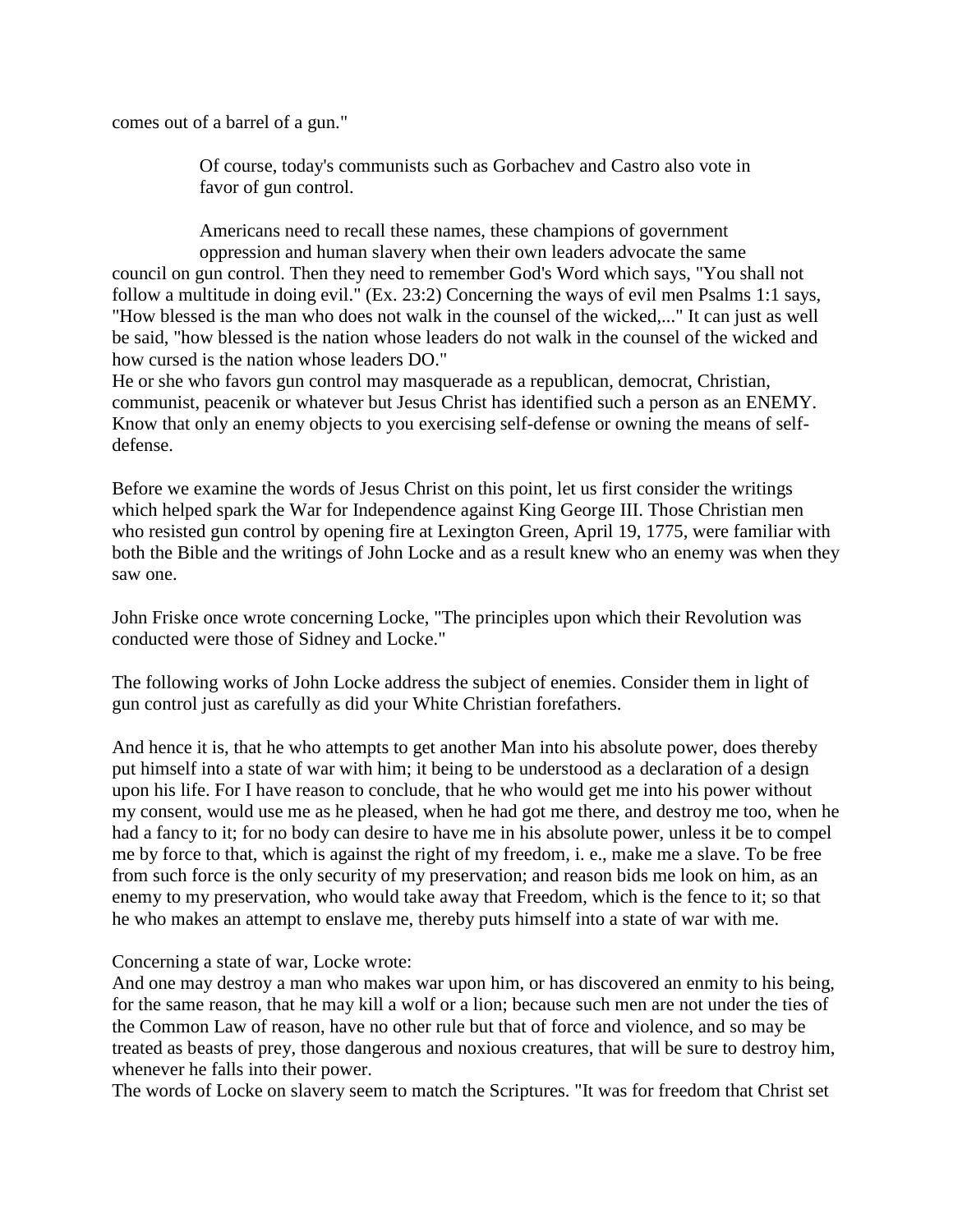us free; therefore keep standing firm and do not be subject again to a yoke of slavery." (Gal. 5:1) While many pietistic, so-called Christians of our Scripture- twisting, perverted Judeo-Christian church world may say "that just means free from your sin", thank God our forefathers knew better. The following quote from page 267 of **THE LIGHT AND THE GLORY** adequately illustrates this point.

In like spirit, the new year of 1773 was rung in by the men of Marlborough. "Death," they proclaimed unanimously on the first of January, "is more eligible than slavery. A freeborn people are not required by the religion of Jesus Christ to submit to tyranny, but may make use of such power as God has given them to recover and support their laws and liberties . . . [we] implore the Ruler above the skies, that He would make bare His arm in defense of His Church and people, and **let Israel go**.

Now let us consider the words of Jesus Christ which teach a valuable principle. "When a strong man fully armed guards his own homestead, his possessions are undisturbed; but when someone stronger than he attacks him and overpowers him, he takes away from him all his armor on which he had relied, and distributes his plunder." (Luke 11:21-22)

Notice from this teaching how peace and safety existed in and with the household of the man who was fully armed. Notice the first thing his enemy did was overpower him and disarm him ("take away from him all his armor."). Isn't it interesting the more power (including media support, armed policemen and national guards) obtained by certain city councils, state legislators, and elected officials, the more desirous these people become of disarming the people? [Remember power is not authority. For instance, city councils may have the police power at their disposal to confiscate or outlaw certain firearms but they do not have the authority.]

This principle of first disarming the people before full scale oppression of the people was seen first hand by Reverend Wesley Millen who, as a missionary, witnessed the communist take-over of Asia. In his lectures he would explain how in the first 90 days the communists were so benevolent, humanitarian and helpful and at the same time labored vigorously to confiscate all weapons. The people were told peace had arrived and they would no longer have need of weapons. Once the people were disarmed Reverend Millen said, "Then at the end of ninety days we learned the difference between theoretical communism and Bolshevik terror."

#### **KNOW THAT HISTORY SUPPORTS THE TEACHING OF LUKE 11:21-22.**

For example, prior to the communist enslavement of Hungary and Czechoslovakia firearms were taken into police custody to "protect" the people. On the other hand, consider Afghanistan, a country full of armed citizens. That country is a modern historical example of this point. The communists have never been successful in taking over a country without first disarming the citizens!

Gen. Thomas Gage, commander of British forces, demanded that the citizens of Boston give up their arms into the care of a Selectman before they were permitted to leave the city. April 19. 1775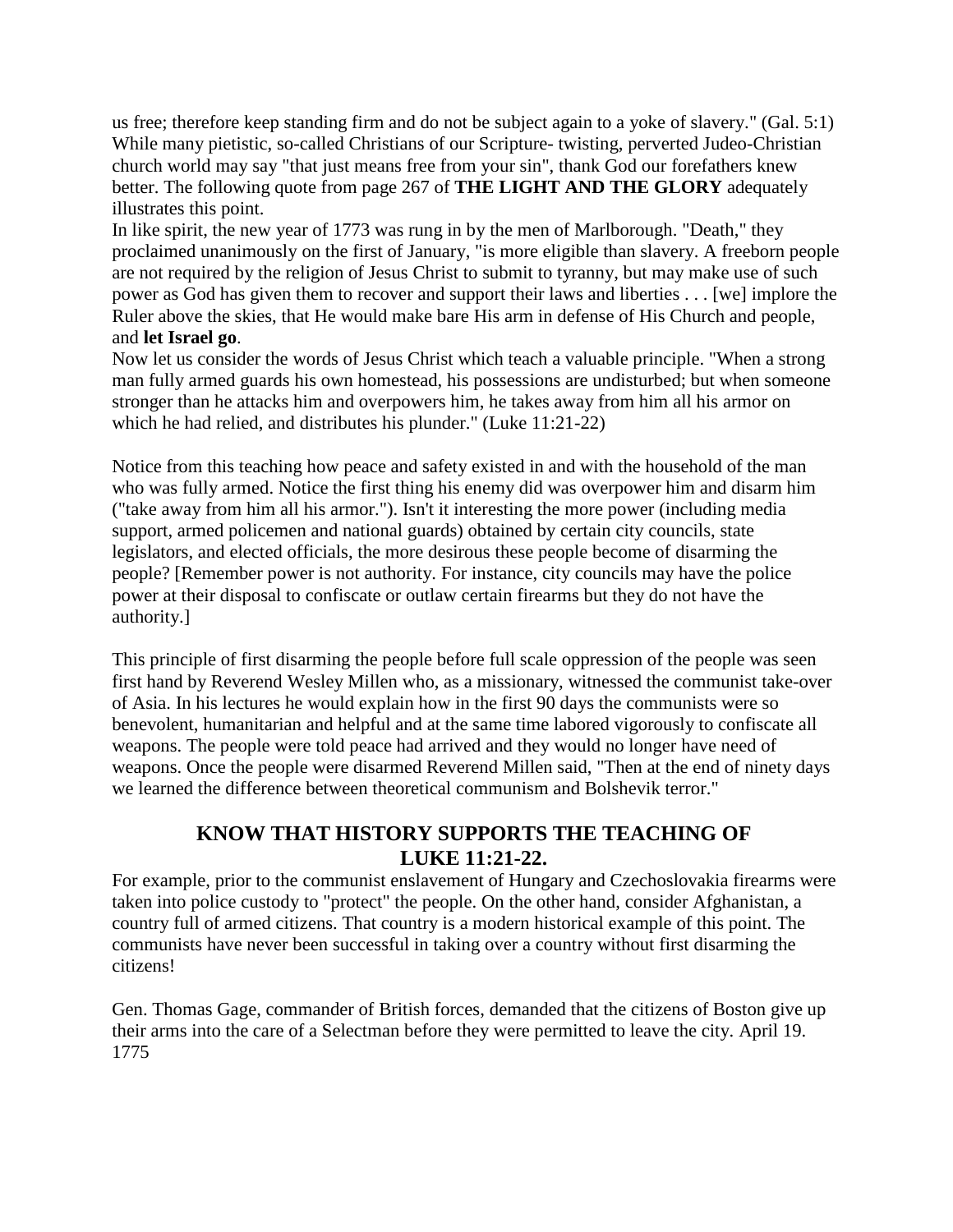The action of the British General, Thomas Gage, against the people of Boston in 1775 illustrates both the words of Locke ("I have reason to conclude that he who would get me into his power . . . would use me as he pleased, when he got me there . . .") and the words of Jesus in Luke 11:2122. The General made great and earnest promises to the people if they would turn in their weapons. The following, taken from page 409 of The Christian History of the American Revolution by Verna M. Hall, tells the rest of the story.

Gage plighted his faith in the strongest terms, that if the inhabitants would deliver up their arms, and suffer them to be deposited in the city hall, they should depart at pleasure, and be assisted by the king's troops in removing their property. . . . The insulted people of Boston, after performing the hard conditions of the contract, were not permitted to depart, until after several months of anxiety had elapsed, when the scarcity and badness of provisions had brought on a pestilential disorder, both among the inhabitants and the soldiers. . . . this unfortunate town, which contained near twenty thousand inhabitants, was betrayed into a disgraceful resignation of their arms, which the natural love of liberty should have inspired them to have held for their own defense, while subjected to the caprice of an arbitrary master. After their arms were delivered up and secured, general Gage denied the contract, and forbade their retreat; . . . On certain stipulated gratuities to some of his officers, a permit was granted them, to leave their elegant houses, their furniture, and goods, and to depart naked from the capital, to seek an asylum and support from the hospitality of their friends in the country.

#### **KNOW A WOLF IN SHEEP'S CLOTHING WHEN YOU SEE ONE.**

Note in the General Gage story and in missionary Millen's story how the gun confiscators appeared as one thing when in reality they were another. Then consider that today certain of America's leaders say their motive for disarming the citizens has to do with the citizen's health, safety and welfare, has to do with crime reduction, has to do with accidental gun deaths, etc. Jesus has told His followers to "Beware of the false prophets, who come to you in sheep's clothing, but inwardly are ravenous wolves." (Matt. 7:15)

The communist criminals who gain power such as Stalin, Mao Tse-Tung, etc. want firearms out of the hands of the citizens. This attitude of criminals is evident in the statement of a criminal quoted in the January 1966 issue of "Guns Magazine" as saying, "Any gun in the hands of a citizen is a menace as far as I'm concerned."

The next time a bleeding-heart liberal politician or a so-called loving minister or priest who is supposedly interested in your health, safety and welfare speaks out in favor of gun control, REMEMBER CRIMINALS WANT THE CITIZENS DISARMED. Beware of wolves!

#### **KNOW THE PEACE MOVEMENT FOR WHAT IT IS.**

If ever there was a wolf in sheep's clothing it is this movement which is nothing more than a satanic campaign for one-world government and Godless Jewish utopia of socialism.

The American people have been inundated with the peace movement and Christians have been made to feel such a movement and its pacifism is equivalent to Christianity. The goal has always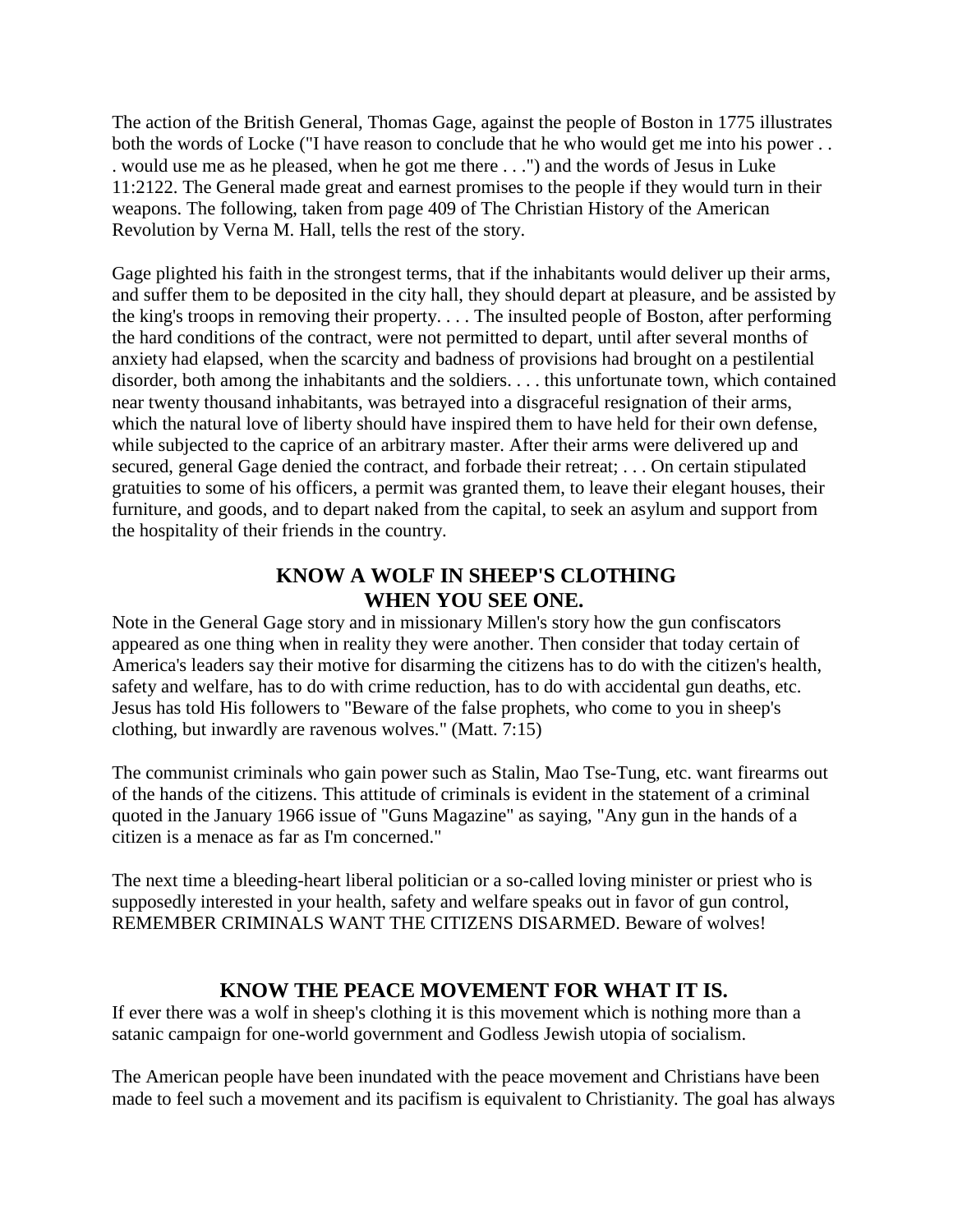been disarmament and, of course, no one seems to understand that the Zionist Communist idea of peace is when they have all the guns and the rest have none (as exists in Israel today).

Radio Moscow commenting on the Easter peace protests in Britain and throughout Western Europe said: "The fighters for peace . . . are united with the peoples of the Soviet Union in mankind's desire for peace."

In 1922 the Bolshevik dictator Lenin told his Commissar for Foreign Affairs, Yuriy Chicherin: "We Communists have our programme . . . we consider it our duty to support pacifists in the bourgeois camp . . . to demoralize the enemy." Georgi Dimitrov who became the head of the Comintern said: "The struggle for peace is the struggle for the victory of Socialism throughout the world . . .One peace sympathizer is worth more than a dozen militant Communists." Janosez Berecz, Head of the International Department of the Hungarian Communist Central Committee, said:

"The political campaign against the bomb was one of the most significant and most successful since World War II... for strengthening anti- imperialist unity."

Victor Zagladin, a top strategist in the Soviet Affairs Dept., stated:

"There are now 1 1/2 million peace protesters at work on our behalf in the U.S.A. and Western Europe . . . the majority of recruits come from the universities, the clergy and the world of journalism."

"They have healed also the hurt of the daughter of my people slightly, saying, Peace, peace; when there is no peace." (Jer. 6:14-KJV)

"O Israel, thy prophets are like the foxes in the deserts. Ye have not gone up into the gaps, neither made up the hedge for the house of Israel to stand in the battle in the day of the Lord. . . . they have seduced my people, saying, Peace; and there was no peace; . . . . " (Ezek. 13:4-5,10- KJV)

#### **KNOW YOU NEED YOUR GUN TO PROTECT YOURSELF AGAINST GOVERNMENT...**

...should it ever become a de facto, out-of-control, unGodly, law perverting, oppressive system. The bigger issue is not hunter's rights or defense against criminals but Government itself. To some brainwashed, apathetic people this statement may sound bizarre, even frightening, but the writings and teachings of our forefathers show it is not new. George Washington said, "Government is not reason; it is not eloquence; it is force! It is a dangerous servant and a fearful master."

Thomas Jefferson wrote,

"The strongest reason for the people to retain the right to keep and bear arms is, as a last resort, to protect themselves against tyranny in government."

Noah Webster wrote,

"Before a standing army can rule, the people must be disarmed; as they are in almost every kingdom in Europe. The supreme power in America cannot enforce unjust laws by the sword; because the whole body of the people are armed, and constitute a force superior to any bands of regular troops . . "

At this point maybe we should be reminded not to confuse love of country with love of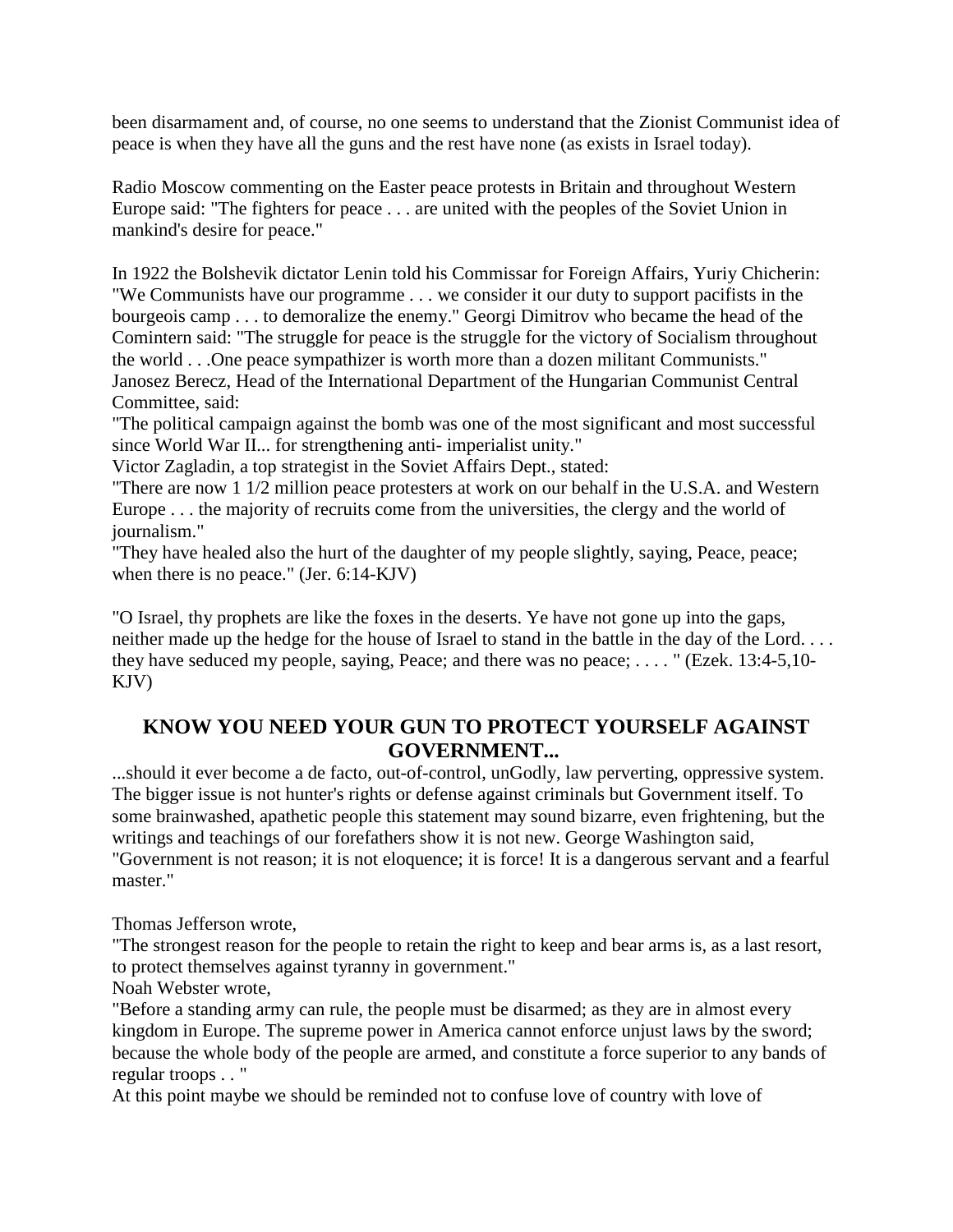government or love of a de facto government. Love of country and countrymen causes one to detest any government actions which would destroy the country, the people, or their God-given inalienable rights.

Those inalienable rights have been identified in the Declaration of Independence as rights from God including Life, Liberty, and Pursuit of Happiness. They originally said Life, Liberty, and Property but then used "pursuit of happiness" in place of property to be more inclusive. What is to be done if government begins to infringe upon these rights and at the same time call for stricter gun laws?

The French philosopher and statesman Frederic Bastiat (1801- 1850) gives the answer in his small book THE LAW (available from Scriptures for America for a \$4.00 offering). Before looking at the answer we need to understand the problem by examining excerpts of Bastiat's writings.

Concerning the inalienable rights, law, and government, he wrote:

Life, liberty, and property do not exist because men have made laws. On the contrary, it was the fact that life, liberty, and property existed beforehand that caused men to make laws in the first place.

What, then, is law? It is the collective organization of the individual right to lawful defense.

Each of us has a natural right from God to defend his person, his liberty, and his property. These are the three basic requirements of life, and the preservation of any one of them is completely dependent upon the preservation of the other two. . . Thus, since an individual cannot lawfully use force against the person, liberty, or property of another individual, then the common force for the same reason cannot lawfully be used to destroy the person, liberty, or property of individuals or groups. . . . The law is the organization of the natural right of lawful defense. It is the substitution of a common force for individual forces. And this common force is to do only what the individual forces have a natural and lawful right to do: to protect persons, liberties, and properties; to maintain the right of each, and to cause justice to reign over us all. Concerning the perversion of law which he witnessed and addressed as socialism and communism ("different stages of the same plant", he said) he wrote: The law perverted! And the police powers of the state perverted along with it! The law, I say, not

only turned from its proper purpose but made to follow an entirely contrary purpose! The law become the weapon of every kind of greed! Instead of checking crime, the law itself guilty of the evils it is supposed to punish!

If this is true, it is a serious fact, and moral duty requires me to call the attention of my fellowcitizens to it. . . . The law has placed the collective force at the disposal of the unscrupulous who wish, without risk, to exploit the person, liberty, and property of others. It has converted plunder into a right, in order to protect plunder. And it has converted lawful defense into a crime, in order to punish lawful defense. . . . fact, combined with the fatal tendency that exists in the heart of man to satisfy his wants with the least possible effort, explains the almost universal perversion of the law. Thus it is easy to understand how law, instead of checking injustice, becomes the invincible weapon of injustice. It is easy to understand why the law is used by the legislator to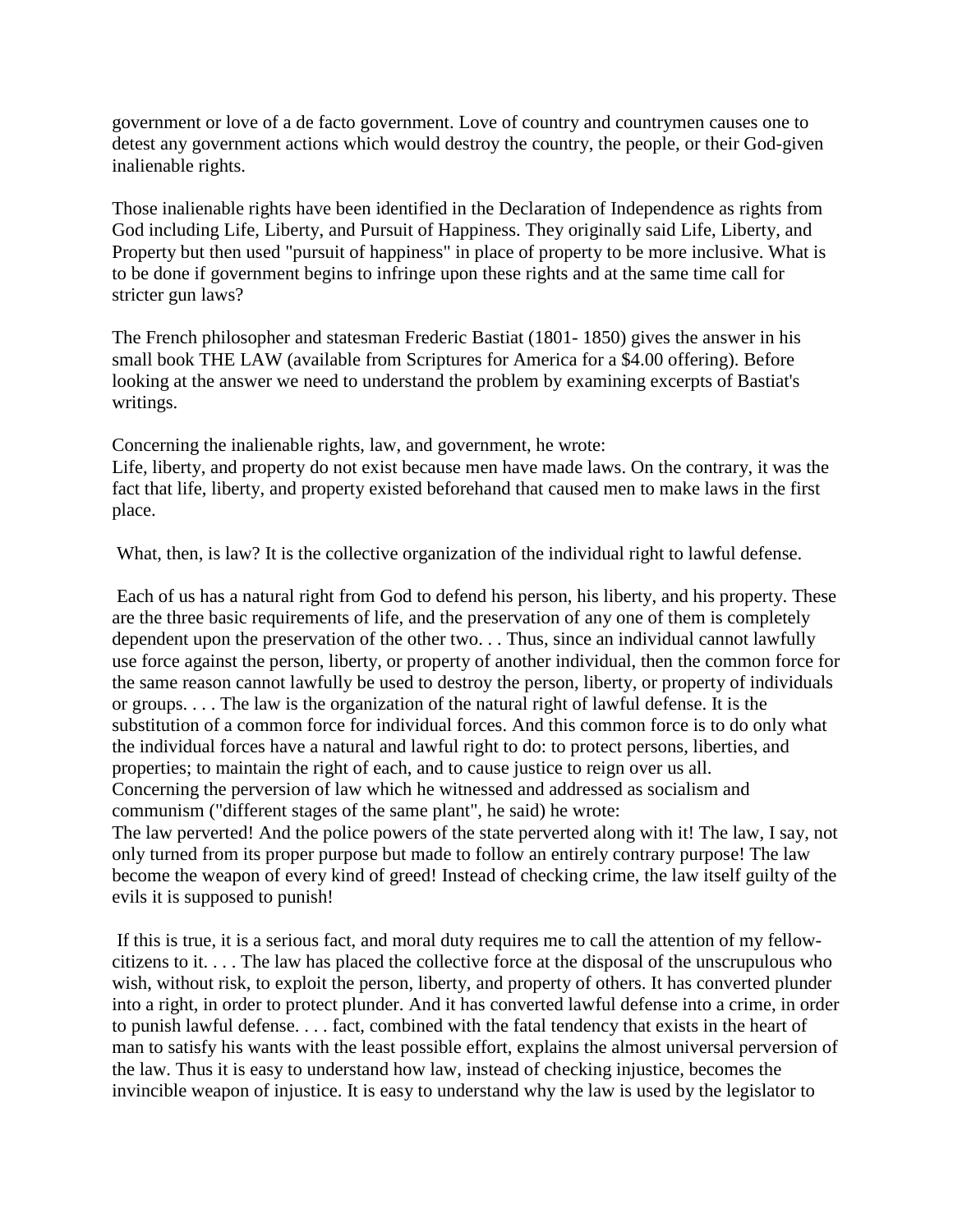destroy in varying degrees among the rest of the people, their personal independence by slavery, their liberty by oppression, and their property by plunder. This is done for the benefit of the person who makes the law, and in proportion to the power that he holds. . . . For when plunder is abetted by the law, it does not fear your courts, your gendarmes, and your prisons. Rather, it may call upon them for help. . . . Sometimes the law places the whole apparatus of judges, police, prisons, and gendarmes at the service of the plunderers, and treats the victimÑwhen he defends himself as a criminal. In short, there is a legal plunder, ... But how is this legal plunder to be identified? Quite simply. See if the law takes from some persons what belongs to them, and gives it to other persons to whom it does not belong. See if the law benefits one citizen at the expense of another by doing what the citizen himself cannot do without committing a crime. Hopefully, these brief excerpts have helped you see how government can begin to pervert law and rights. Now the answer as given by Bastiat.

When, then, does plunder stop? It stops when it becomes more painful and more dangerous than labor.

In light of this answer the need and right of owning firearms is self-evident.

Concerning government abuse, our forefathers said in the Declaration of Independence: . . . prudence, indeed, will dictate that governments long established should not be changed for light or transient reasons; accordingly, all experience shows that mankind are more disposed to suffer, while evils are sufferable, than to right themselves by abolishing the forms to which they have become accustomed. BUT, when a long train of abuses and usurpations, pursuing invariably the same end, evince the design to reduce them under absolute despotism; IT IS THEIR RIGHT, NAY, IT IS THEIR DUTY, to throw off such a government and provide new safeguards for their future security.

The citizens who hold on to their guns with a vise-like grip become a caution and warning light to any oppressive government and a statement they are ready to do their duty if need be.

#### **KNOW THE CONSTITUTION OF THE UNITED STATES FORBIDS GUN CONTROL.**

"But there are some persons who would... persuade the people never to make use of their constitutional rights..." Samuel Adams, Boston February 1769

"A well-regulated militia being necessary to the security of a free state, the right of the people to keep and bear arms shall not be infringed." The framers of the Constitution knew from firsthand experience that the worst crimes in all history have been perpetrated by governments; and thus, it was their intent with the Second Amendment to keep the private citizen armed. That this was the intent is clear from their writings. Take, for example, the writings of Hamilton in the Federalist Papers, "If the representatives of the people betray their constituents, there is then no recourse left but in the exertion of that original right of self defense which is paramount to all positive forms of government, and which, against the usurpations of national leaders may be exerted with infinitely better prospect of success . . ." Over 100 years ago, Supreme Court Justice Story said, "If the people frame a Constitution, then the rulers must obey it. Neither ruler, nor functionaries .

. . have the right to cripple or destroy it, because according to their view, it is inconvenient or unwise."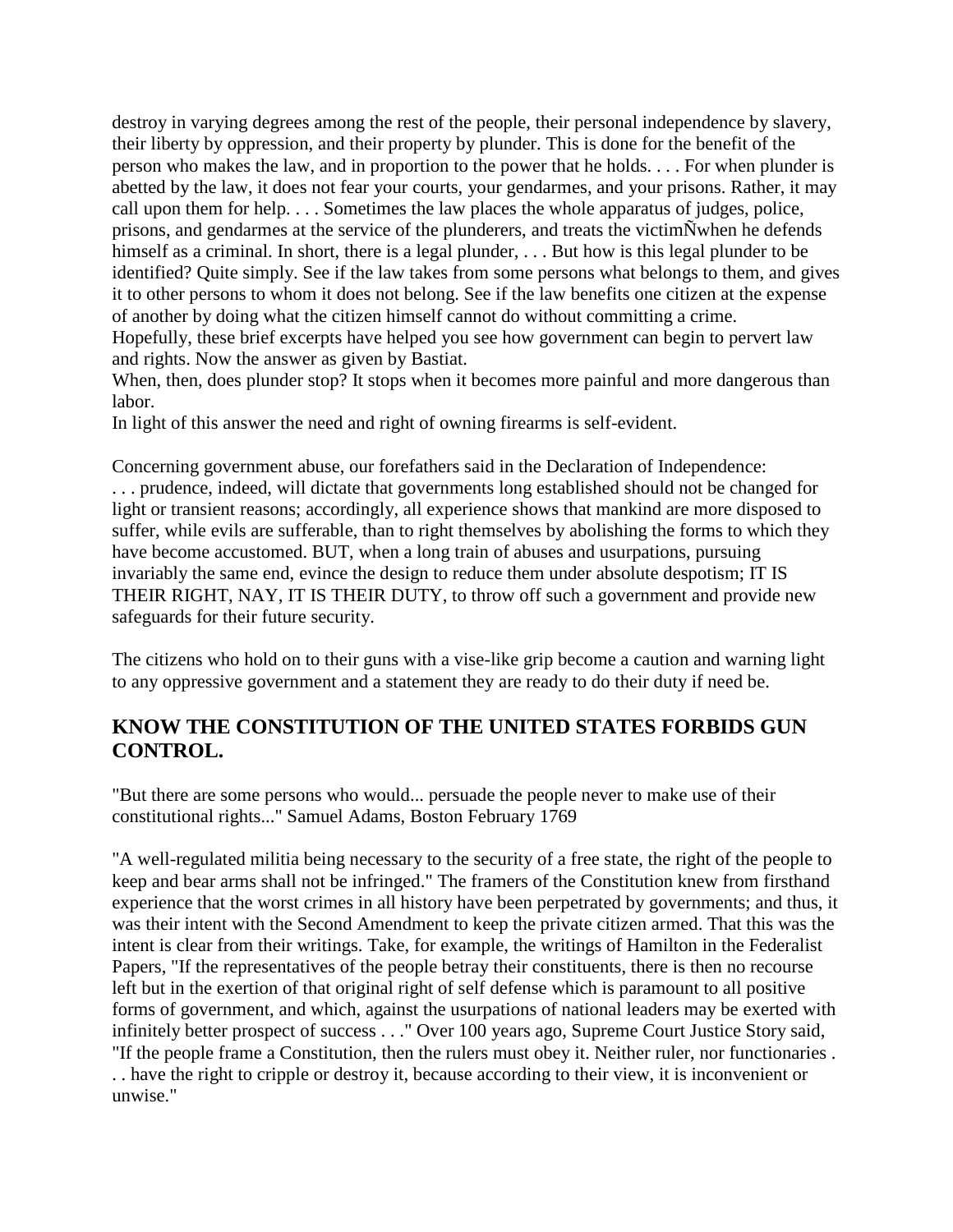"On every question of construction (of the Constitution) let us carry ourselves back to the time when the Constitution was adopted, recollect the spirit manifested in the debates, and instead of trying what meaning may be squeezed out of the text, or invented against it, conform to the probable one in which it was passed." Thomas Jefferson

"The Constitution shall never be construed . . . to prevent the people of the United States who are peaceable citizens from keeping their own arms." Alexander Hamilton

"Firearms stand next in importance to the Constitution itself. They are the American people's liberty teeth and keystone under independence. . . . From the hour the Pilgrims landed, to the present day, events, occurrences, and tendencies prove that to ensure peace, security, and happiness, the rifle and pistol are equally indispensable. ... The very atmosphere of firearms everywhere restrains evil interference they deserve a place of honor with all that's good." George Washington

More could be said concerning the Second Amendment and the intent of its writers but the evidence is men can and do change, misinterpret, pervert, and ignore the Constitution, so let us move on to a higher law.

#### **KNOW THE PATTERN, HISTORY, AND LAWS OF GOD REVEALED IN THE HOLY BIBLE OPPOSE GUN CONTROL.**

The Bible has much to say concerning weapons, war, and self-defense. Perhaps none are more clear and pertinent to the issue at hand than Luke 22:35-36, "And He said to them, 'When I sent you out without purse and bag and sandals, you did not lack anything, did you?' And they said, 'No, nothing.' And He said to them, 'But now, let him who has a purse take it along, likewise also a bag, and let him who has no sword sell his robe and buy one.'"

Note the words, "LET HIM WHO HAS NO SWORD SELL HIS ROBE AND BUY ONE." Are these words not every bit as much a command as "love your neighbor" or "turn the other cheek"? Yet, how often have you heard them in a sermon? How often have you heard them explained in the present-day Judeo- Christian church world. For most the answer is NEVER.

In the days of Jesus the weaponry consisted of such items as spear, bow, and sword. The sword of that day would have been the nearest thing to a handgun of our day. It could be carried on the waist, rapidly drawn from its scabbard, and used for personal defense or deadly offensive purposes. IT WAS A LETHAL WEAPON, equivalent in our time to a pistol, a rifle, a machine gun and, yes, an assault rifle. When you carried a sword you were as well armed as any member of Caesar's swat team.

Some may say this command was only for the Apostles, yet, Jesus told them to teach us, ". . .to observe all that I commanded you; . . ." (Matt. 28:20)

A Christian who does not own a firearm and/or does not resist gun control disobeys the will of His Lord, Jesus Christ, who has clearly instructed him to purchase a major lethal weapon of the day. The Bible has stories of assassinations, murders, and war deaths numbering in the multimillions all with swords. Then Jesus Christ, prior to his departure, tells the Apostles to BUY A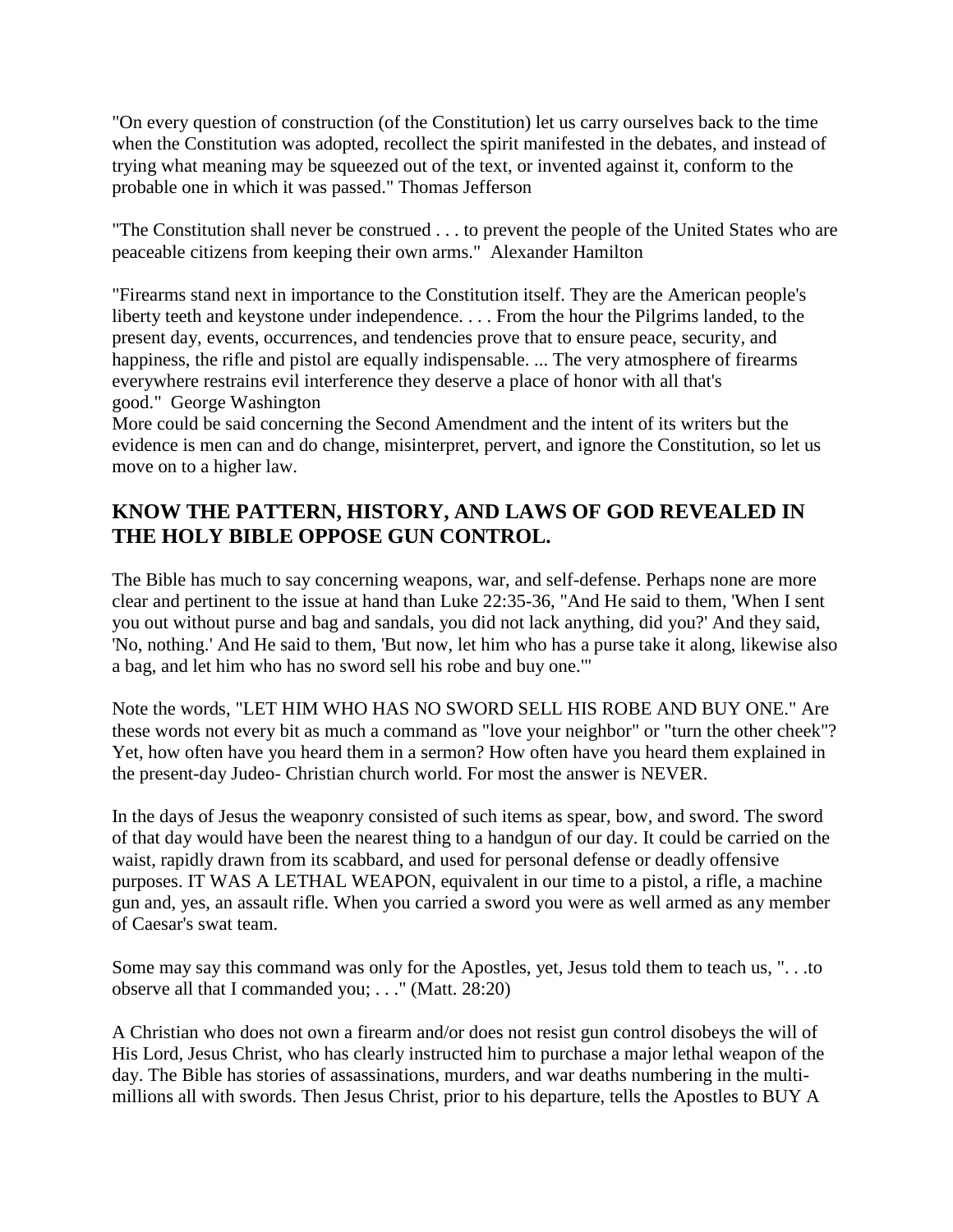SWORD. Naturally, this doesn't fit modern concepts of Christ and Christianity and we will address why shortly, but suffice it to say, a Christian without a gun is disobedient to the intent of those words in Luke 22:3536.

I Timothy 5:8 says, "But if any one does not provide for his own, and especially for those of his household, he has denied the faith, and is worse than an unbeliever." How can a Christian man provide safety for his wife and children if he disobeys the words of Christ and does not buy a modern-day equivalent of a sword? It is his ultimate responsibility, not the government's, to do the providing. Without a firearm one is in the same shape as the soviet citizen. Alexander Solzhenitsyn in his book WARNING TO THE WEST said, "We the dissidents of the U.S.S.R., have no tanks, no weapons, no organization. We have nothing. Our hands are empty."

I Corinthians 10:6 and Romans 15:4 explain that the Bible history of Old Testament times was written for our learning and instruction. This means we are to learn from the story in I Samuel chapter 13. In reading it you will find God's people Israel (the actual forefathers of those White Christian minutemen at Lexington Green) oppressed and conquered by the nation of the Philistines. Guess what the Philistines thought was best for Israel? Yes, that's right, sword control. I Samuel 13:19-22 tells the story well. "Now no blacksmith could be found in all the land of Israel, for the Philistines said, 'Lest the Hebrews make swords or spears.' So all Israel went down to the Philistines, each to sharpen his plowshare, his mattock, his axe, and his goad, whenever they had to sharpen the edge of the goads, of the mattocks, of the forks, and of the axes, and to fix the goad points. So it came about on the day of the battle that neither sword nor spear was found in the hands of any of the people who were with Saul and Jonathan, but they were found with Saul and his son Jonathan."

Jesus Christ himself made and used a weapon against evil men. This may sound incredible, even blasphemous to some, but it shouldn't for the story is right there in the Bible. "And He found in the temple those who were selling oxen and sheep and doves, and the moneychangers seated. And He made a scourge of cords, and drove them all out of the temple, with the sheep and the oxen; and He poured out the coins of the moneychangers, and overturned their tables;" (John 2:14-15)

Note from these verses that Jesus made a whip-like weapon, a scourge. Zondevan Pictorial Bible Dictionary defines a scourge as "the instrument used to inflict severe pain." Note that He used this weapon against men. (Space does not allow us to go into detail to explain what these moneychangers were really doing but it was not too unlike our modern-day fractional reserve banking and Federal Reserve Act. For this we recommend our cassette tape #159 - "The Unmentioned Sin of America" for a \$4.00 offering).

These examples and the command to buy a sword will no doubt seem strange and even un-Christian, un-Scriptural to many, for many have been taught a distorted Gospel and another Jesus Christ.

#### **KNOW THE BIBLE HAS BEEN DISTORTED AND PERVERTED WITH ANOTHER JESUS BEING TAUGHT TO THE PEOPLE.**

"I am amazed that you are so quickly deserting Him who called you by the grace of Christ, for a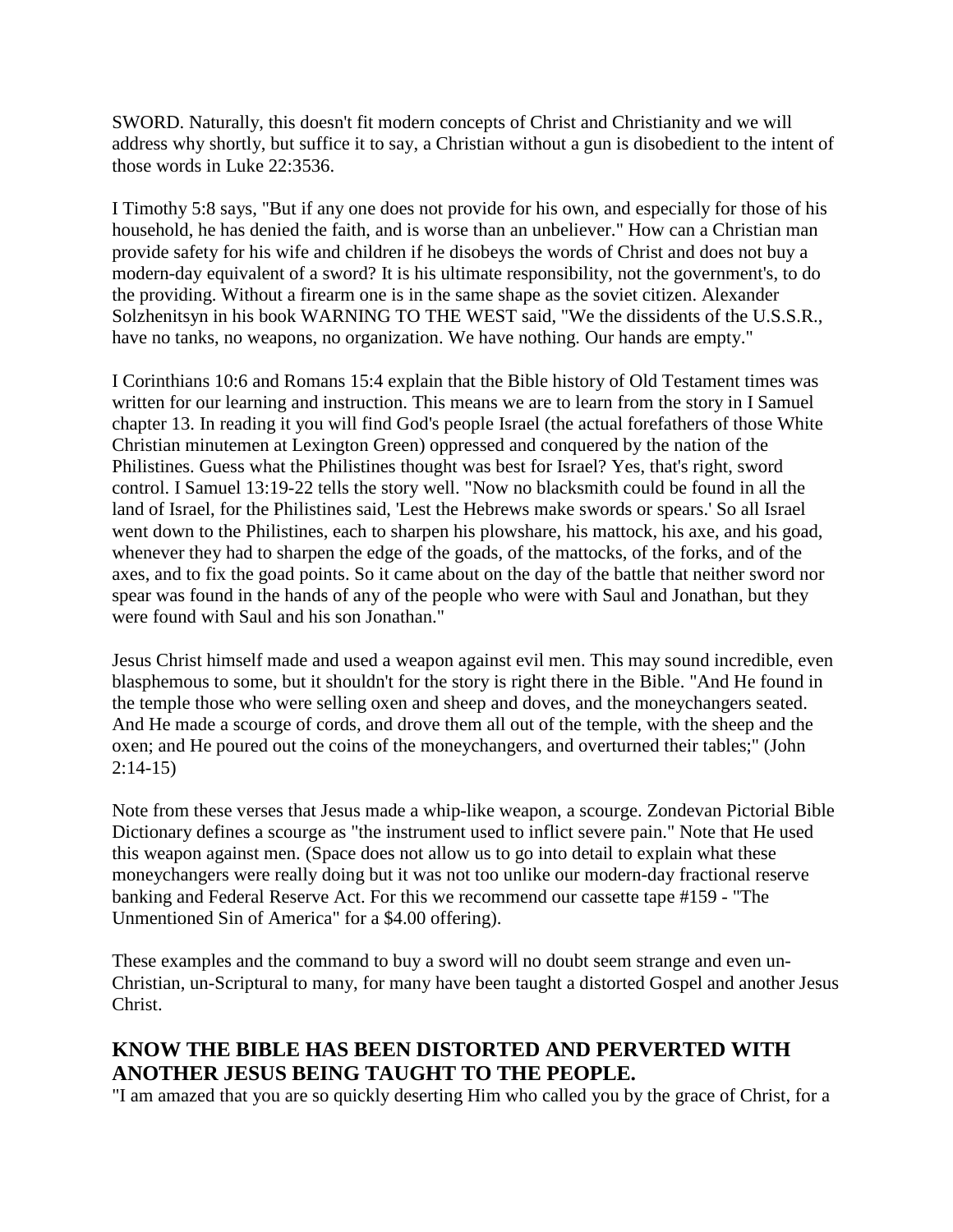different gospel; which is really not another; only there are some who are disturbing you, and want to distort the gospel of Christ." (Gal. 1:6-7).

The story goes of three blind men who jointly visited the local zoo. While there they were allowed to examine an elephant. One man felt his trunk, the other its legs, and the other its tail. When asked to describe what they found, the one who had handled the trunk said it was a snake. The one who examined the leg said it was a large tree and the man who touched the tail said it was a rope. That is the state modern Christians are in. They have only heard small, select portions of the Bible and as a result have a completely distorted idea of what the Gospel of the Kingdom of Christ is about.

They have heard only about a lowly, gentle Jesus. After John 3:16 they have heard about love, forgiveness, turn the other cheek, and they are like the ignorant blind men while confidently thinking they know what Christianity is all about.

Once in a lecture to a sizable group of Christians, I passed out pen and paper asking each to briefly describe God. The answers were God is love, God is merciful, God is just, God is understanding. Why did I not read about God is a God of wrath, God is a jealous God, God is a God of vengeance, God is a God of war? These descriptions of our God are also in the Bible. The answer is that a distorted Gospel had been preached to them.

The fact that the gospel has been distorted in America is self- evident when one compares modern-day theology with that during the War for Independence. Many so-called Christian leaders are helping to disarm Americans. The following excerpt from a current newspaper article illustrates this point.

Compare such an article to the following excerpt on the War for Independence from pages 290- 291 of the history book **The Light and The Glory**:

Nor were the exhortations of their ministers confined to words. These men did not hesitate to put their own lives on the line. During the battles of Lexington and Concord, Chelsea's minister, Philips Payson, captured two British supply wagons single- handedly. John Craighead raised a company of militia from his parish and himself led them off to join Washington in New Jersey, where it was recorded that he 'fought and preached alternately.' So numerous, in fact, were the fighting pastors that the Tories referred to them as "the black regiment," and blamed them for much of the resurging zeal of the Colonial troops. One of the most colorful examples is what happened in a staid Lutheran church in the Shenandoah valley of Virginia, one Sunday morning in 1775. The thirty-year-old pastor, Peter Muhlenberg, delivered a stirring sermon on the text, "For everything there is a season, and a time for every matter under heaven." (Ecclesiastes 3:1).

He reached the end of his sermon and said a solemn prayer and then continued to speak. "In the language of the Holy Writ, there is a time for all things. There is a time to preach and a time to fight." He paused, and then threw off his pulpit robe to reveal to the startled congregation the uniform of a colonel in the Continental Army. "And now is the time to fight!" he thundered and then he called out, "Roll the drums for recruits!" The drums rolled, and that same afternoon he marched off at the head of a column of three hundred men. His regiment was to earn fame as the 8th Virginia, and Muhlenberg was to distinguish himself in a number of battles, rising to the rank of brigadier general, in charge of Washington's first light infantry brigade.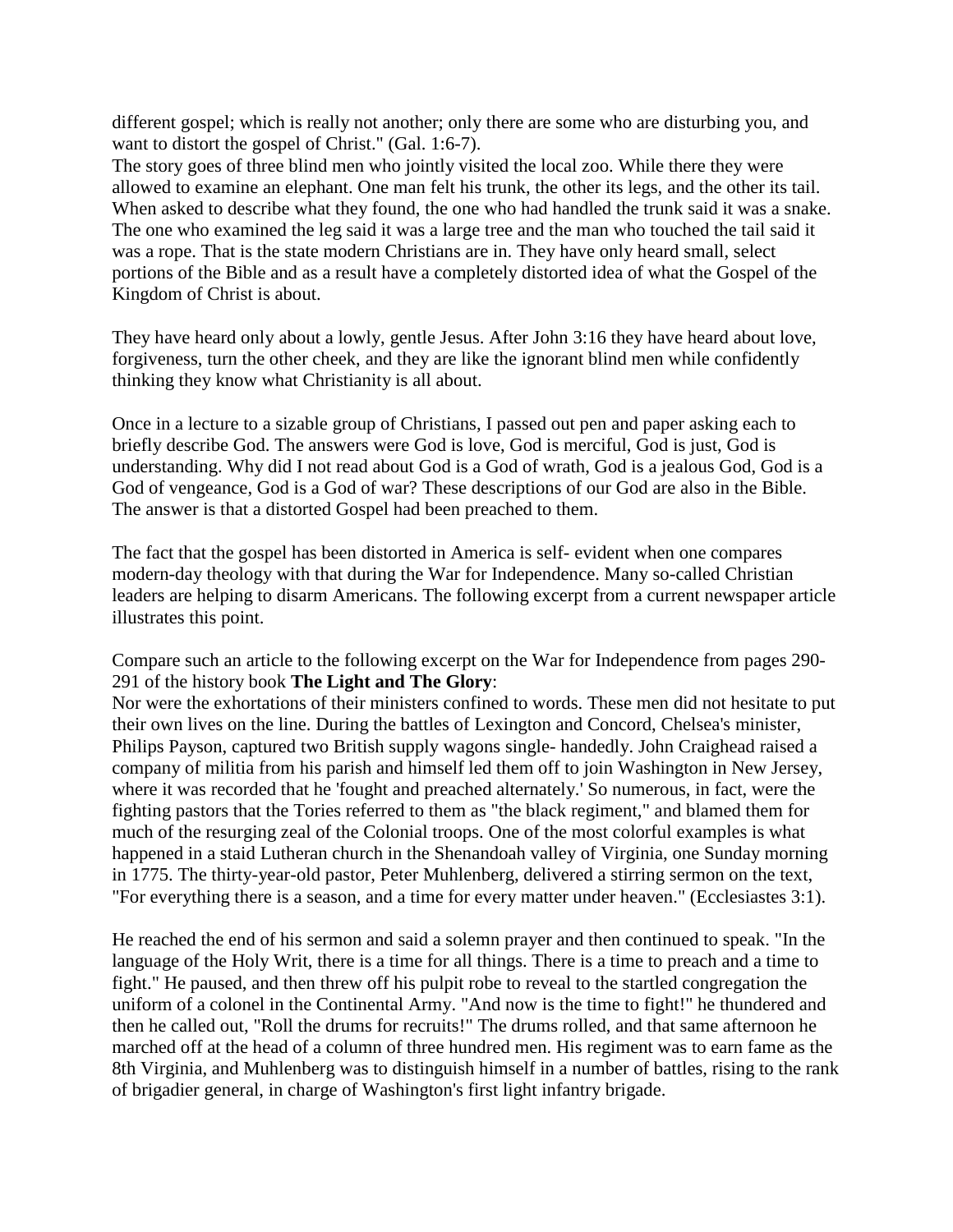In light of this change, consider the following quote taken from the treatise **"Why Many Ministers Preach Pure Marxism"**:

Many today are amazed to find that the majority of the ministers in their community are on the other side when parents and concerned citizens are opposing subversive forces in their schools. This is true of the fight against sex education, which condones promiscuity and refuses to include morality in its teachings. The majority of the ministers are for it!

This is also true of the fight to restore Bible-reading and voluntary prayer in our public schools the majority of the community's ministers are against it. In many communities this also includes rabbis and Catholic priests. But it is especially true of the majority of the Protestant ministers, particularly the younger ones. What has been happening to many of our clergymen over the past 40 years? What happened to the younger and middle-aged ones in the divinity schools? . . .Every American concerned with this problem should read the story of Karl Prussian, who spent 26 years of his life in the Communist Party and who was offered a scholarship by the Party to attend Union Theological Society in New York City to be made a Methodist minister while he was still a devoted Communist. Karl Prussian served as a volunteer agent for the FBI during the last 12 years of his membership in the Communist Party and he is today devoting his life to openly exposing the Communists and warning the American people of the aims and tactics of these enemies of our nation.

#### **KNOW HOW TO ANSWER FROM SCRIPTURE THE OBJECTIONS AND DISTORTIONS THAT PROMOTE GUN CONTROL AND CHRISTIAN PACIFISM.**

When Jesus was tempted in the wilderness by the adversary He always countered with an answer from Scripture. Following are objections to the general theme of this treatise with appropriate answers.

**Objection**: Jesus said we are not to live by the sword.

**Answer**: This statement was made by Jesus in the garden of Gethsemane after Peter tried to stop His arrest by swinging a sword and cutting off the ear of a slave of the high priest. (Matt. 26:52). Notice, Peter had a sword in keeping with the command of Christ (Luke 22:36, 38), but he misused it by trying to interfere with the foretold arrest and crucifixion of Christ. The point is, a Christian is not to live by the sword. Christianity is a way of life wherein a disciple is to endure and suffer a wrong, go the extra mile, forgive, petition, pray. It is not a militant, aggressive life style of one living by the sword.

It is true a Christian is not to live by the sword but it is equally true he is not to live without one. The actions, petitions, prayers, and long suffering of our forefathers are evidence they did not live by the sword but their refusal to lay down their guns showed they also refused to live without the sword.

**Objection**: Jesus said to love your enemy and turn the other cheek.

**Answer**: Jesus did teach this in Matthew 5:38-44 in the Sermon on the Mount and we should consider each verse in light of the rest of the Scripture. First of all, it should be understood that a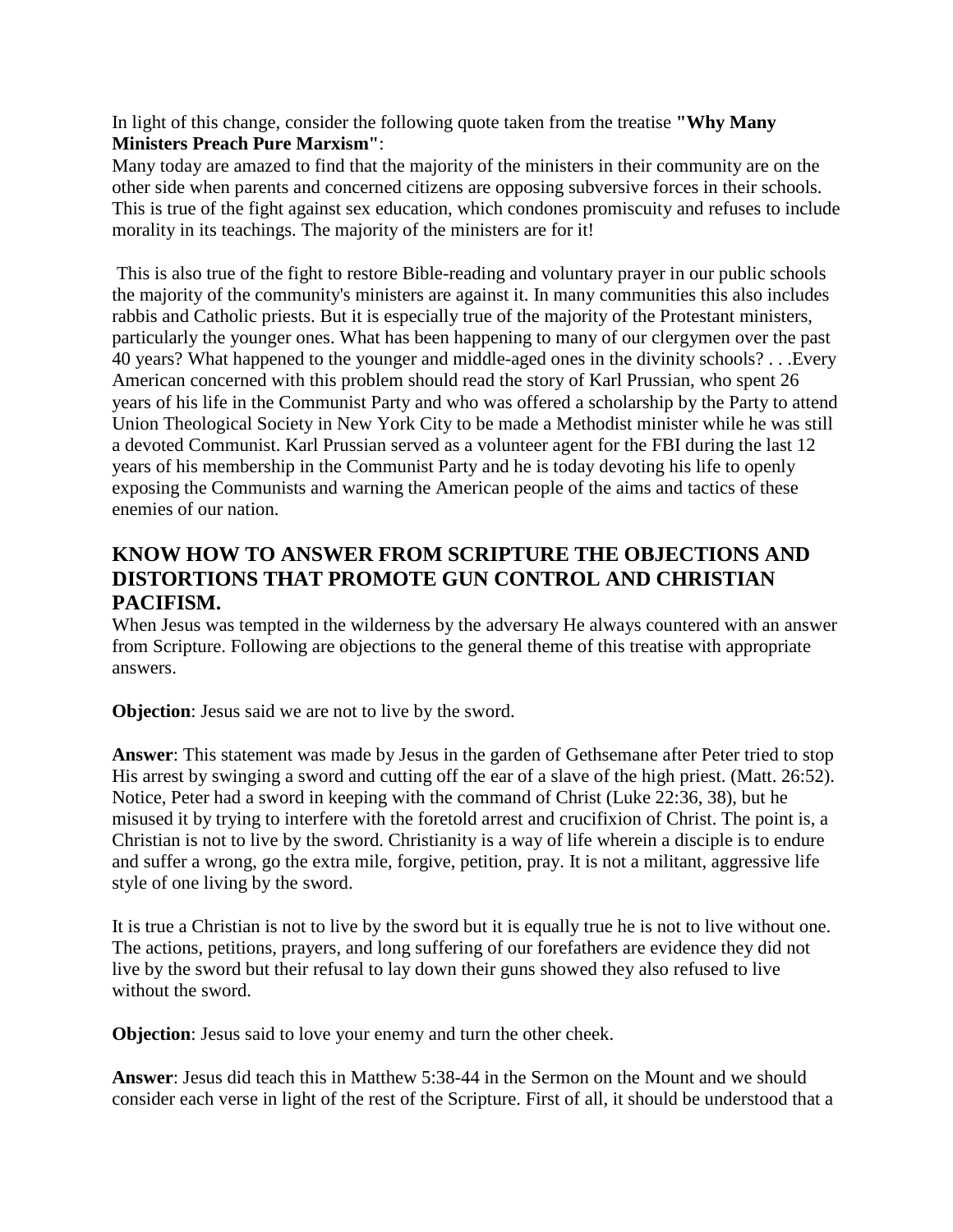key to understanding the meaning of Matt. 5:38-44 lays with Matt. 5:17, "Do not think that I came to abolish the Law or the Prophets; . . ." Although the ceremonial laws added 430 years after the time of Abraham (Gal. 3:17) were fulfilled and eliminated by the death, burial, and resurrection of Christ (Gal. 3:15-25), the Laws, Statutes, and Judgments codified by Moses and existing even before that with Abraham obeying them (Gen. 26:5) were not done away with and exist even today. At the time of Christ that law had been twisted and perverted by the Pharisees (Mark 7:13).

"You have heard that it was said, an eye for an eye and a tooth for a tooth." (Matt. 5:38) This was from the law and is explained in detail in Leviticus 24:1820. "And the one who takes the life of an animal shall make it good, life for life. And if a man injures his neighbor, just as he has done, so it shall be done to him: fracture for fracture, eye for eye, tooth for tooth; just as he has injured a man, so it shall be inflicted on him." Note this has to do with serious civil matters involving the inalienable rights of life, liberty, or property. This applied to judicial matters but not to one's private conduct involving pride and honor as the Pharisees had taken it to mean. Matthew 5:39 covers this area. "But I say to you, do not resist him who is evil; but whoever slaps you on your right cheek, turn to him the other also."

Here Christ is not addressing that which involves a judicial rule but rather that which involves private conduct. It was not to be one of revenge or pridemotivated conflict. The slap on the cheek was an insult and a challenge rather than a damaging blow. It was similar to the dueling day of New Orleans when a man took his glove and slapped his opponent across the cheek with it, challenging him to a duel. In such a case the teaching here is to humble yourself and not engage in a conflict. This was not dealing with a damaging body blow or the taking of life, liberty, or property.

Matthew 5:40 deals with lawsuit. If one had just cause to sue you, pay double and settle the matter (often it is cheaper to pay double than to go to a corrupt court where only attorneys win). Matthew 5:41 pertains to the custom of the day concerning a soldier's burdens and again is a teaching of humility and long-suffering to be extended to others. Matthew 5:42 is a repeat of the law as revealed in Deut. 15:7-11.

Matthew 5:43 says, "You have heard that it was said, 'You shall love your neighbor, and hate your enemy.'" Here the perversion of the law by the Pharisees is apparent. The law did not instruct one to "love your neighbor and hate your enemy." It said, "you shall not take vengeance, nor bear any grudge against the sons of your people, but you shall love your neighbor as yourself; I am the Lord." Lev. 19:18. The enemy here is not someone in an opposing army shooting at you, rather, a fellow countryman with whom you perhaps have a disagreement or who dislikes and persecutes you. The teaching here is illustrated in a story in the history book **THE LIGHT AND THE GLORY** on pages 323- 324.

Something else happened that winter which says much about the quality of Washington's faith. A turncoat collaborator named Michael Wittman was captured, and at his trial, it was proven that he had given the British invaluable assistance on numerous occasions. He was found guilty of spying and sentenced to death by hanging. On the evening before the execution, an old man with white hair asked to see Washington, giving his name as Peter Miller. He was ushered in without delay, for Miller had done a great many favors for the army. Now he had a favor to ask of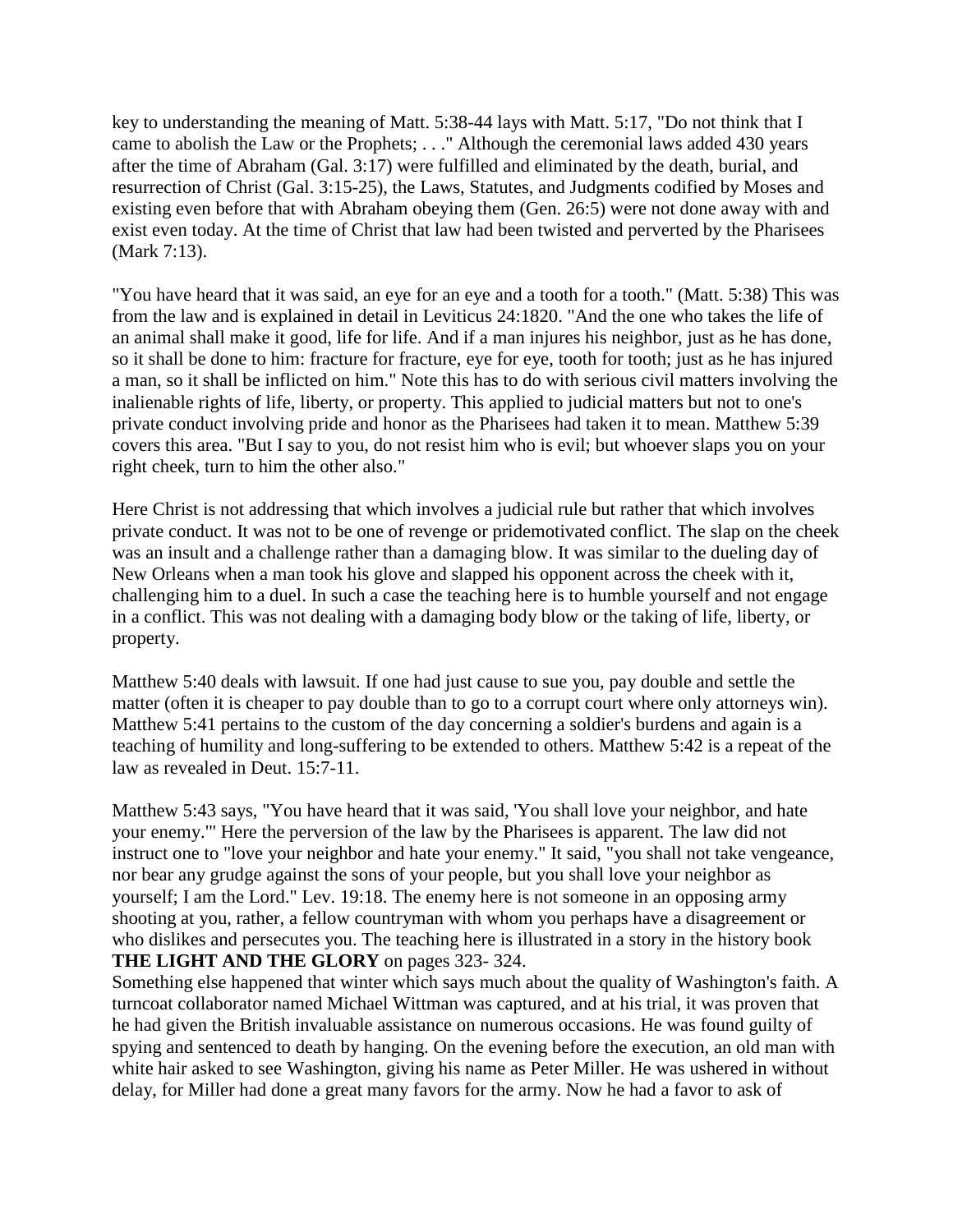Washington, who nodded agreeably. "I've come to ask you to pardon Michael Wittman." Washington was taken aback. "Impossible! Wittman has done all in his power to betray us, even offering to join the British and help destroy us." He shook his head. "In these times we cannot be lenient with traitors; and for that reason I cannot pardon your friend." "Friend! He's no friend of mine. He is my bitterest enemy. He has persecuted me for years. He has even beaten me and spit in my face, knowing full well that I would not strike back. Michael Wittman is no friend of mine!" Washington was puzzled. "And you still wish me to pardon him?" "I do. I ask it of you as a great personal favor." "Why?" "I ask it because Jesus did as much for me." Apply the verses of Matthew chapter 5 properly and do not allow the enemies of Christ (even if they wear backward collars) to force a false interpretation upon you. Turn the other cheek does not mean give over your daughter to be raped after the rapist is finished with your wife. It does not mean turn the other breast and willingly let the communist torturers cut it off also. (And don't think this hasn't happened in the past and cannot happen in your country).

**Objection**: Jesus said blessed are the peace makers.

**Answer**: With the story in Luke 11:21-22 there was plenty of peace in the home and life of the man who was fully armed. The loss of peace came after his disarmament. There was a good reason the old western Colt 45 was called "The PEACEMAKER."

The following taken from the June 24, 1988, "Wall Street Journal" proves the point.

Further, guns prevent many crimes from even being attempted. A 1982-83 study of prison inmates by National Institute of Justice showed that two-fifths of them had decided not to attack a victim when they found out that he or she was armed. In the 1960's the Orlando police responded to a rape epidemic by training 2,500 women to use guns. The next year rape fell 88% and burglary by 25%.

**Objection**: The Bible says thou shalt not kill and the only reason for you to own a handgun or an assault rifle is to kill someone.

**Answer**: This is found in The Law in Exodus 20:13. But the more proper translation is "You shall not murder" as is the translation in the N.A.S.V. for, just a few verses later, in Exodus 21:12 we read these words, "He who strikes a man so that he dies shall surely be put to death." Notice the society that was not to practice murder was to kill or execute a murderer. Verse 16 shows they were also to execute a kidnapper. A few verses further we read in Exodus 22:2 these words, "If the thief is caught while breaking in, and is struck so that he dies, there will be no blood guiltiness on his account." In other words, one could kill in defense of his life, home, or family and not be held guilty of a crime. Thus, the proper teaching is not "thou shall not kill" but "thou shalt not murder."

As for the reason of owning a weapon, consider the following quote taken from the treatise "Firearms and Freedom" by Brig. General Jack Mohr.

It has been amazing to me, as I have observed the ignorance of Americans concerning firearms. On a television talk show in Philadelphia, one of the women participants literally screamed at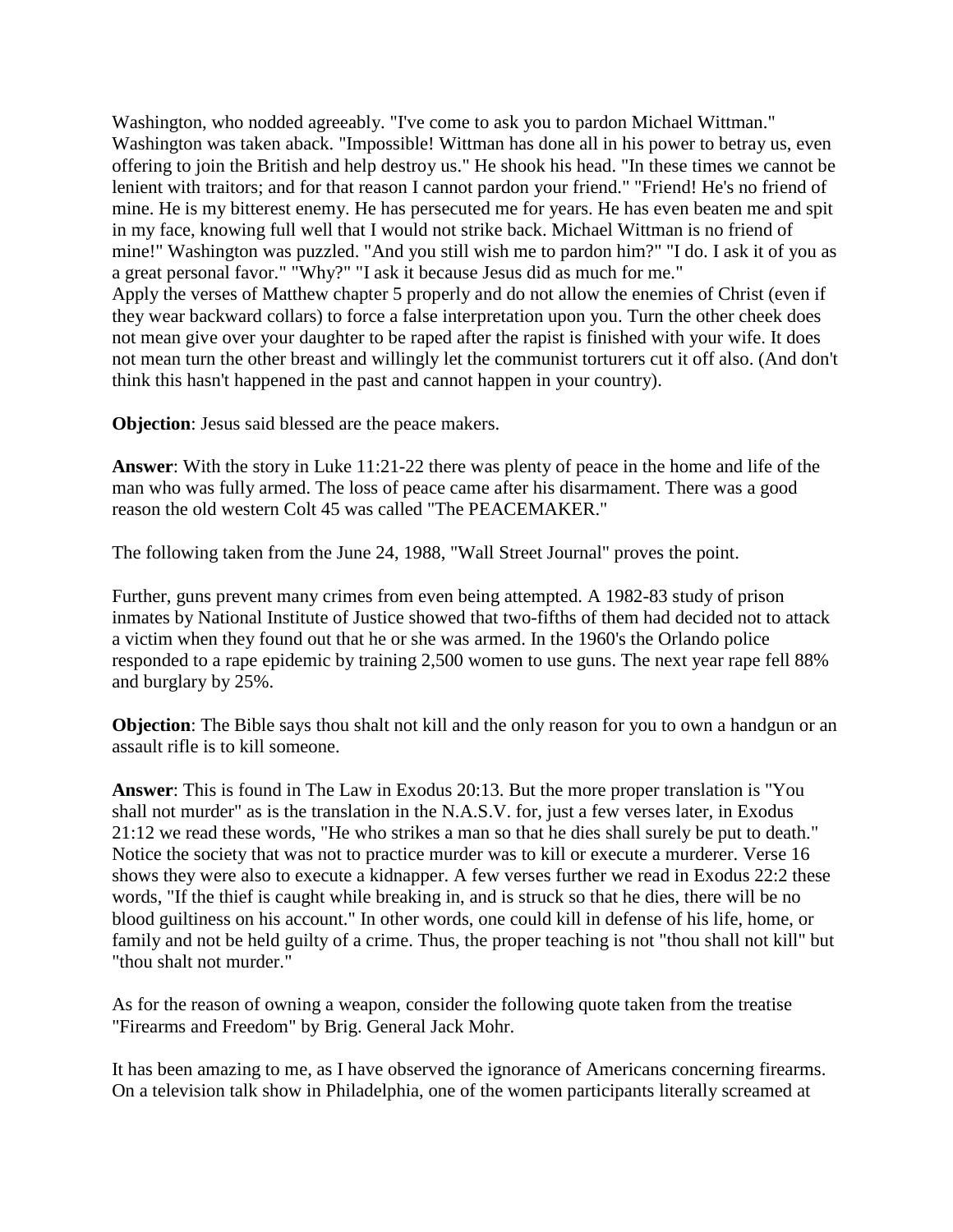me: "The only reason you would keep a gun, is that you intended to kill someone." This is about as stupid a remark as I have ever heard an intelligent person make. I told her so. "Then why do you keep guns?" she shot back. To which I replied: "I keep guns for the same reason I bought a fire extinguisher. I didn't buy one because I thought my house was going to catch on fire. I got it to have handy in case that ever happened." That's the same reason I have guns. I hope and pray I never have to use them on another person; but I want them there, if it ever becomes necessary to defend myself, my family and/or my property.

**Objection**: Capital punishment doesn't work.

**Answer**: Let God's Word be considered true and all men liars. Concerning the carrying out of God's Laws on capital punishment Deut. 19:20 says, "And the rest will hear and be afraid, and will never again do such an evil thing among you."

**Objection**: That was all Old Testament. In the Old Testament God was a God of wrath but in the New Testament He is a God of love.

**Answer**: "For I the Lord do not change. . . " Mal. 3:6 "Jesus Christ is the same yesterday and today, yes and forever." Hebrews 13:8

**Objection**: Gun owners can accidentally kill themselves or members of their family or in a frenzy-rage do so.

**Answer**: I and the members of my household have owned guns all our lives. My family history shows my ancestors owned them and MORE PEOPLE HAVE DIED IN THE BACK OF TED KENNEDY'S CAR THAN in all the history of my gun-owning family record.

It is not the job of society to protect people from themselves. It is the job of society to carry out God's Laws, Statutes, and Judgments and punish anyone who would harm another innocent person. If this were done, men would think twice in using a weapon to harm or threaten an innocent party.

Consider the following quote from an article in the June 24, 1988, "Wall Street Journal". But don't gun owners kill themselves and loved ones in moments of frenzy made tragic by the presence of a gun? Actually, only one gun owner in 3,000 commits homicide. That lone killer is generally a person with a record of violence and conflict with the law not an ordinary citizen. Gun accidents? Bicycles kill far more children than handguns. Out of the 32,000 accidental deaths in a typical year, handguns account for fewer than 300. Gun suicide? Japan bans handguns, and its suicide rate is twice as high as that of the U.S. rate. After Canada restricted the possession of handguns in 1977, gun suicides dropped but the overall suicide rate remained the same. People simply substituted other methods of killing themselves. **Objection**: Don't tell me that guns don't kill people, and that people kill people!

**Answer**: The first murder in the Bible (Gen. 4:8) took place without a gun. The earth was filled with violence in the days of Genesis 6:11 and there were no guns. The point is, people kill people, guns don't.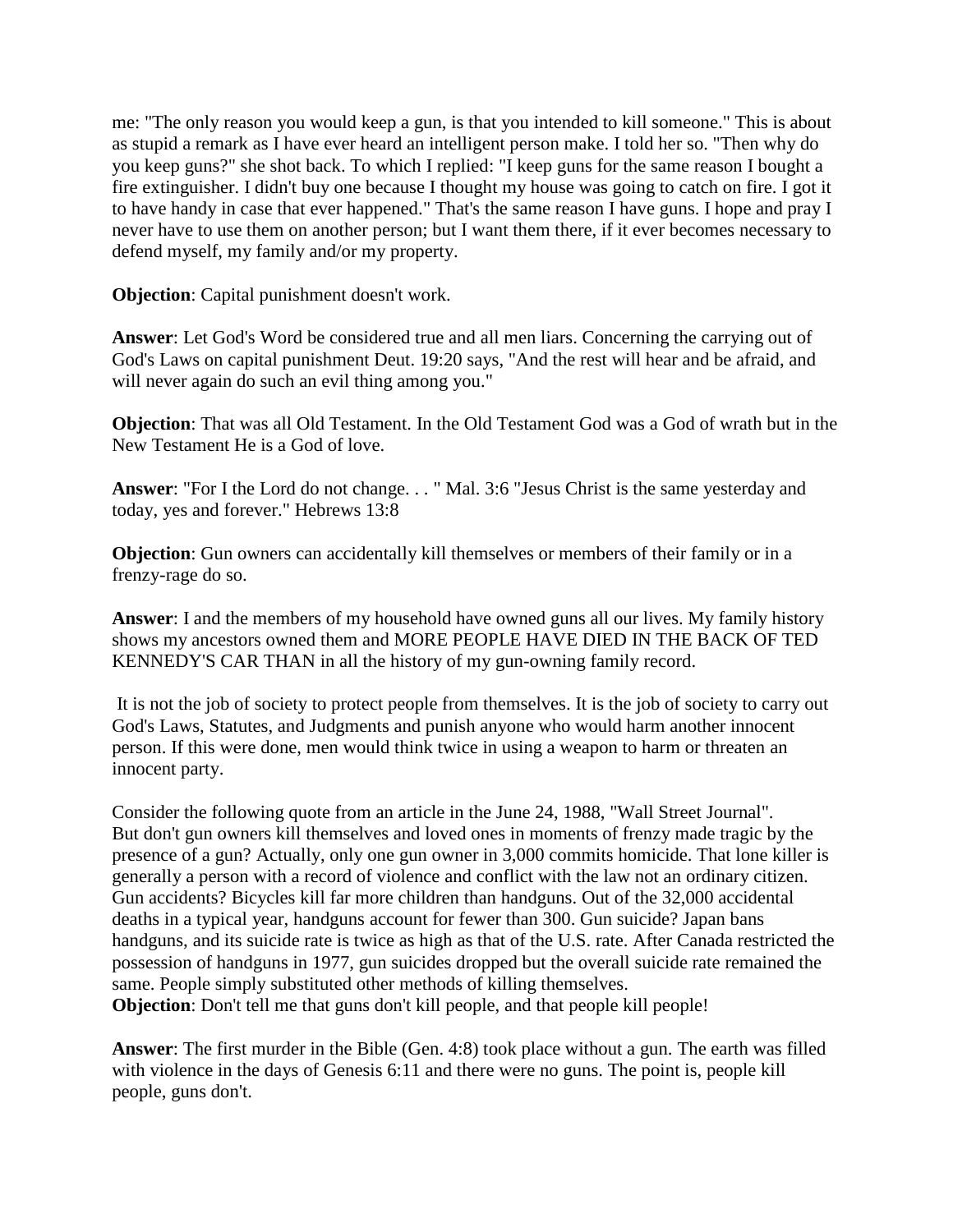**Objection**: The point is we already have gun control.

**Answer**: This statement is normally made when men want to instigate more gun control. The statement is true but the point is two wrongs do not make a right. "What shall we say then? Are we to continue in sin that grace might increase? May it never be." (Rom. 6:1-2) Not only should we be in a defensive posture of stopping further gun control but it is time Americans take an offensive stance and work for the removal of existing gun control.

**Objection:** Christianity is a pacifist life style.

**Answer**: History shows God's Word has not promoted pacifism nor have the faithful of His people been pacifists.

In Numbers 32:6-7, 20-23 you will find pacifism denounced as sin. In the New Testament book of Hebrews chapter 11 you will find God's "Faith Hall of Fame." Included in it are Abraham, Moses, Gideon, Barak, Samson, Jephthah, and David. Speaking of these men, verse 34 says they "became mighty in war . . ." The hands of each one of these men had shed other men's blood. Abraham himself was a fine military tactician (Gen. 14:15). God blessed him for his military feat (Gen 14:20).

**Objection**: You don't need firearms for protection. That is why we have policemen.

**Answer**: In light of this objection consider the following excerpts from an article in the February, 1989, issue of the "Reader's Digest" entitled, 'THAT'S OUTRAGEOUS! (Spotlighting absurdities in our society is the first step toward eliminating them)

The article tells of a man who, because of his employment, had to live in a Chicago neighborhood with violence, drug pushers, and the excessive wild car traffic of those coming into the area to openly purchase drugs.

McKnight used to call the police, but he gave up on that. "I'd call and complain, and they'd say, 'Hey, you know what kind of neighborhood that is.'" Last summer, Pete decided to do something on his own, to become a man of action. Nothing foolhardy just something on a small scale. He went to a hardware store and bought six bags of asphalt and some tools. Then he and a friend put up a few wooden sawhorses, blocking off the street, and went to work. "We were going to put in a 'speed bump.' You know, an asphalt ridge in the street, to slow the traffic. "We'd been working for about 25 minutes when this squad car pulled up. A cop got out and asked us what we were doing. I said we were putting in a speed bump and explained why. "The police officer said that I couldn't do it, that I was destroying city property. "I guess I got hot under the collar. I pointed at the park and said, 'What about all the drug pushers over there? Why don't you do something about them?' "The police officer got on the radio and another squad car came. They cuffed me and my friend together and took us to the station and charged us with criminal damage to property."

Someday you may need a gun to protect yourself from unscrupulous policemen. Remember, Stalin used police to round up and execute millions of people.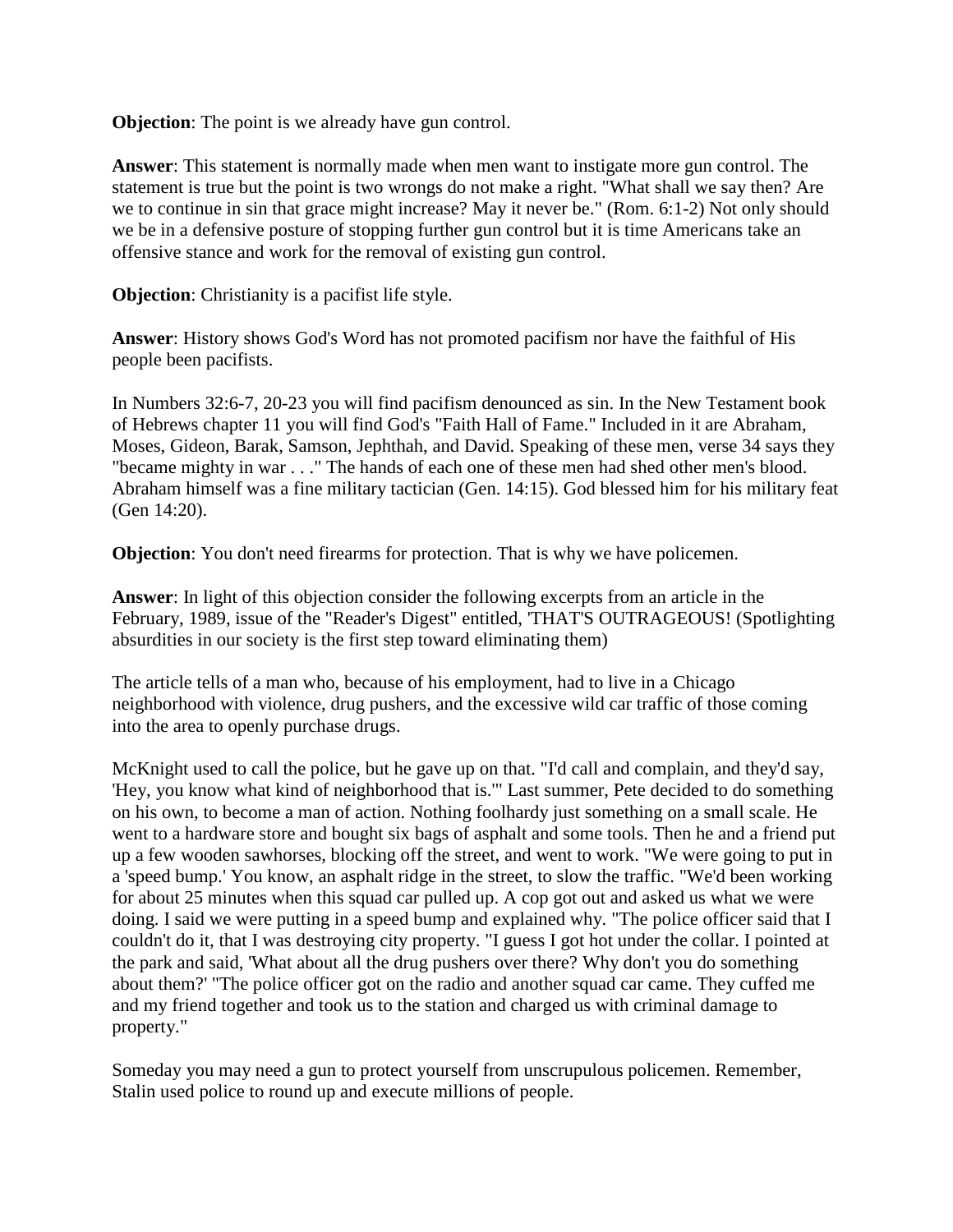**Objection**: We must have gun control to stop crime and violence.

**Answer**: Usually you will hear this outcry from indignant so- called law makers right after a crime of violence with a weapon has been spotlighted by the liberal, Jewish-owned national media. This happened during the attempted assassination of President Reagan. These people seem to conveniently forget to point out that there were existing gun laws that forbid such crimes and those laws were ignored. The point is, criminals do not obey laws; thus, when guns are outlawed only outlaws will have guns.

Consider the following newspaper article.

GUNS BLOODY CITY STREETS, MAYORS WARN Scripps Howard News Service WASHINGTON - U.S. Mayors wanred yesterday that drug dealers armed with assault weapons and handguns are turning their cities into bloody shooting galleries. Boston Mayor Tom Flynn, addressing the U.S. Conference of Mayors' second annual conference on crime and drugs, was applauded when he called President Bush and Congress to buck National Rifle Association influence and work to control the weapons. Now let us reason together. First of all, these politicians know full well drug dealers are not going to quit carrying guns because a law forbids them to. There are already laws that forbid them from carrying drugs but they don't follow the law.

Isn't it marvelous how stupid our leaders can become when we turn away from our God? Think how stupid the people have to be to vote them into office and then obey them as masters afterwards. "Ephraim is oppressed, crushed, in judgment, Because he was determined to follow man's command." (Hosea 5:11) ". . . And the wisdom of their wise men shall perish, And the discernment of their discerning men shall be concealed." (Isa. 29:14) Let us consider from the Word of God the real culprits responsible for crime in the streets. When we do, we find guns are not responsible but rather corrupt public officials who want to take them away.

The Bible clearly shows crime in a nation is simply the outward manifestation of corrupt leaders, judges, lawyers, and courts. "How the faithful city has become a harlot, She who was full of justice! Righteousness once lodged in her, But now murderers. . . . Your rulers are rebels, And companions of thieves; Every one loves a bribe, And chases after rewards. . . ." (Isa. 1:21, 23) " . . . when the wicked beareth rule, the people mourn." (Prov. 29:2KJV)

In short, it is the corrupt court system in America that increases the crime and then the politicians (most of them past lawyers of the corrupt system) want to disarm honest God-fearing, lawabiding citizens to stop crime. To illustrate this point consider the tragedy that took place in January 1989 at a school playground in Stockton, California. A criminal named Patrick Purdy fired his semi-automatic weapon at school children, murdering several. As a result, politicians the nation over immediately began proposing legislation to ban assault weapons under the pretense of stopping crime out there on the streets.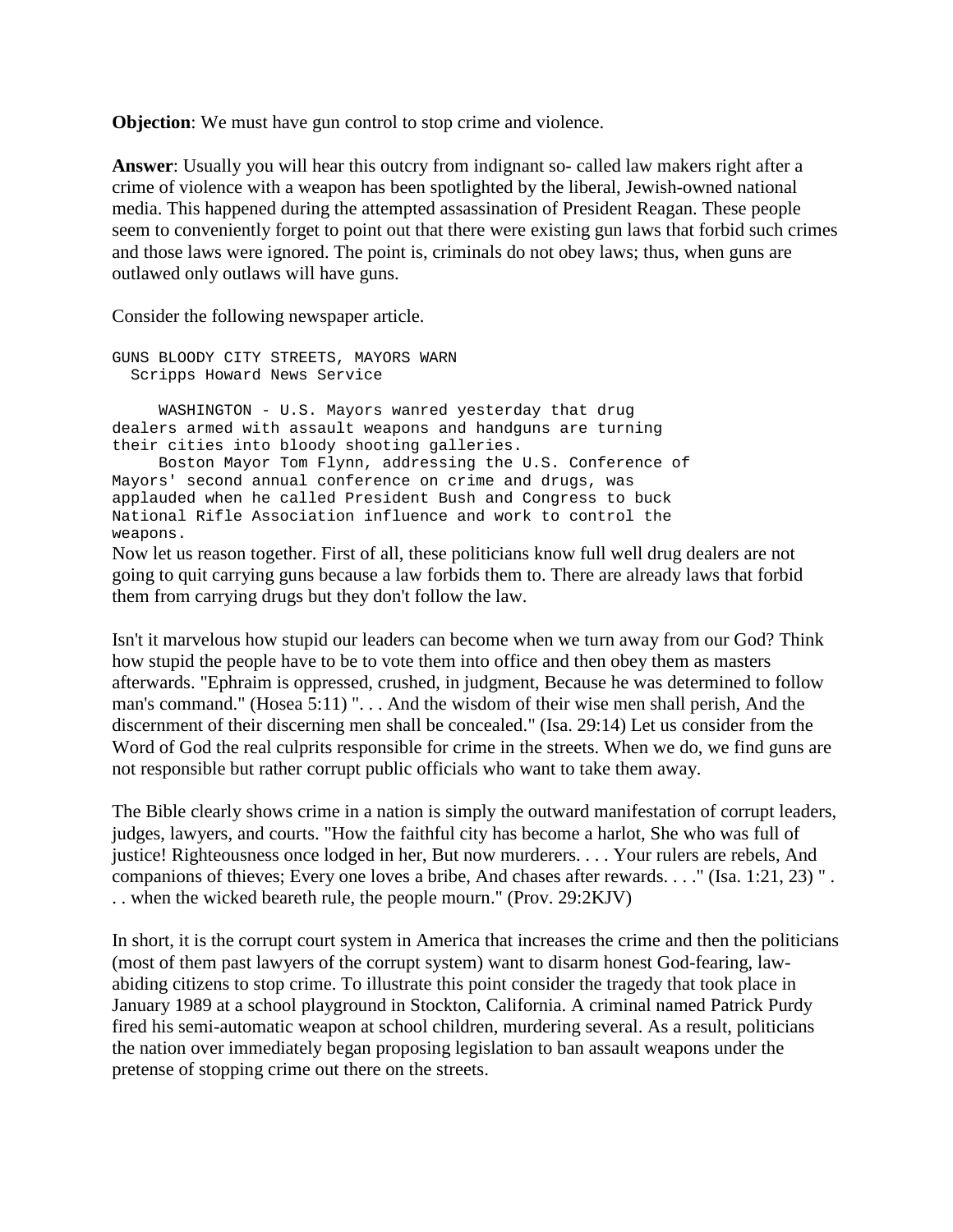Now, let us reason together and consider this case. The reason Patrick Purdy killed school children was not the fault of an assault rifle but a corrupt criminal justice system that did not have Purdy behind bars the day of the murders. That system had plenty of chances, because he was in:

- 1979: Arrested for extortion and possession of dangerous weapons
- 1980: Arrested for sex crimes;
- 1982: Arrested for possession of drugs;
- 1983: Arrested for dangerous weapons;
- 1983: Arrested for receiving stolen property;
- 1984: Arrested for attempted robbery and conspiracy;
- 1987: Arrested on weapons charges and resisting arrest.

Probation report called him a danger to himself and others. Seven times Purdy faced serious criminal charges and seven times the courts dropped or plea bargained away felony charges. Then their system of a 15 day "waiting period and background check" okayed Purdy's repeated gun purchases.

If the justice which comes from observing God's Laws, Statutes, and Judgments was being meted out in the courts and the legislatures, there would be no crime in the streets. "And the judges shall investigate thoroughly; and if the witness is a false witness and he has accused his brother falsely, then you shall do to him just as he had intended to do to his brother; thus you shall purge the evil from among you. And the rest will hear and be afraid, and will never again do such an evil thing among you. Thus you shall not show pity: life for life, eye for eye, tooth for tooth, hand for hand, foot for foot." (Deut. 19:18-21)

The Bible is clear, evil departs from the land when justice is administered. History is clear, evil increases when honest, God- fearing citizens are disarmed (by criminals in three-piece suits).

#### **HOW FAR DO WE LET THE GUN CONFISCATORS GO?**

Many are beginning to face the question of "How far do we let the gun control go before doing something?" The following quote from Alexander Solzhenitsyn's book **Gulag Archipelago** expresses a similar question.

. . . At what exact point, then, should one resist the communists? How we burned in the prison camps later thinking: What would things have been like if every (Soviet) Security operative, when he went out at night to make an arrest, had been uncertain whether he would return alive? Or, if during periods of mass arrests people had not simply sat there in their lairs, paling with terror at every bang of the downstairs door and at every step on the staircase, but had understood they had nothing to lose and had boldly set up in the downstairs hall an ambush of half a dozen people with axes, hammers, pokers, or whatever else was at hand. . . . the Organs (police) would very quickly have suffered a shortage of officers . . . and, notwithstanding all of Stalin's thirst, the cursed (Communists) machine would have ground to a halt.

Americans, it is too late to resist if you are only armed with axes and hammers. In 1968 Russia invaded and put down an anticommunist revolt in Czechoslovakia and when an escaped citizen was later asked, "Why didn't you resist?" He replied with tears in his eyes, "They had all the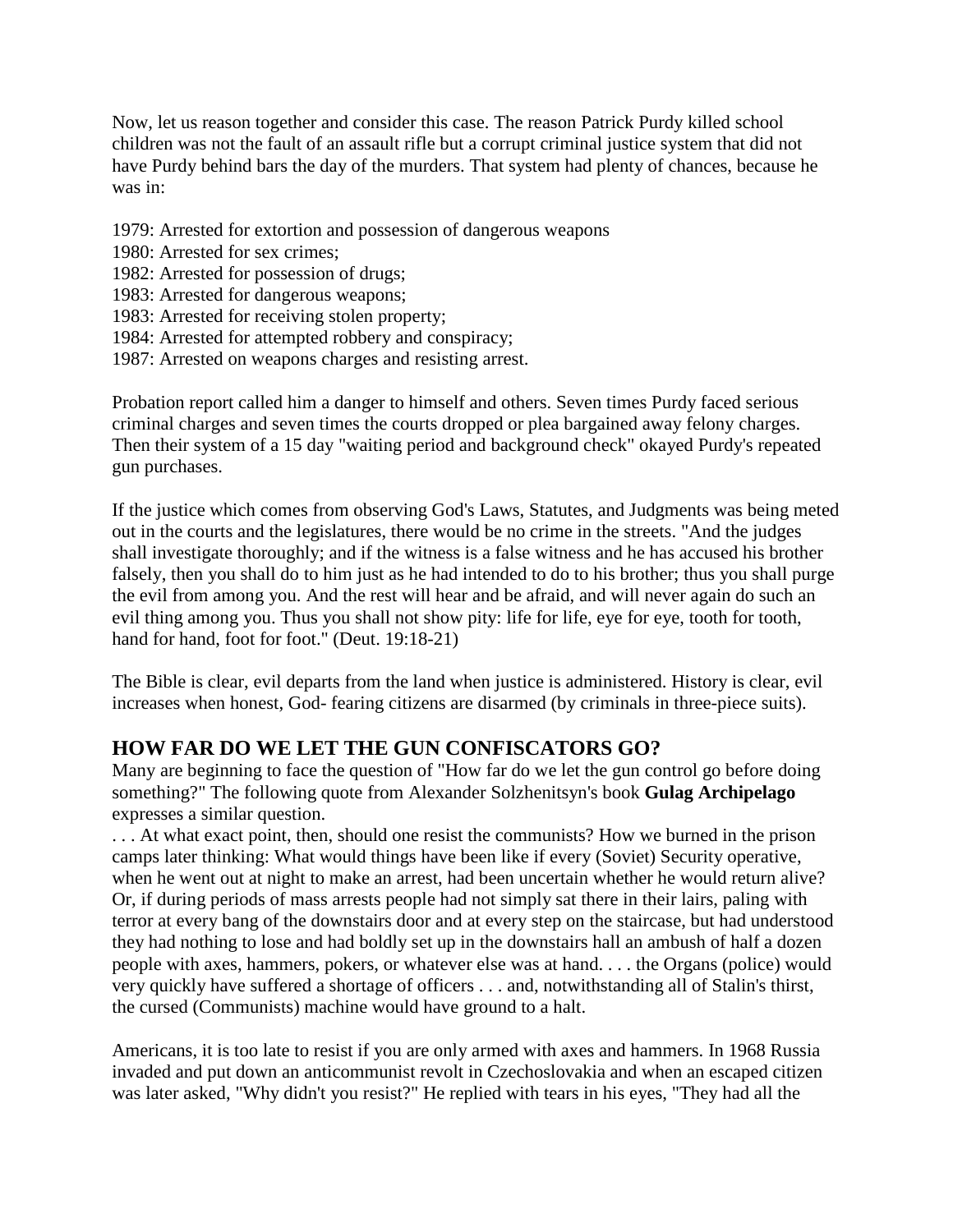guns."

A great patriot of our day who has actively been fighting gun control wrote the following to a friend concerning how far do we let it go.

I received your letter in which you asked the all important questionÑ "What do we do when those in power declare marshal law? Do we turn in our guns, do we bury them in the ground, or what do we do?"

I have addressed that question many times over the past twenty years, and my position now is the same as it has always been. Even though we have now some laws restricting the ownership and use of firearms; and we constantly have attempts at all levels of government to increase the regulations, ordinances and laws dealing with our personal weapons and our God given right to use them in our own defense; and we win a few and lose a few in the over all legislative battle; nevertheless, we still have our guns and to a great extent are still able to use themÑ at least in most states outside the major cities. I believe that as long as this situation does not get worse, then we must obey the law so as not to bring a great burden on us in regard to our time, resources, reputations, business, etc. There is no need now to make martyrs of ourselves. We should fight the encroachment in every way possible, but do it in as legal a manner as possible. However, if a law is ever passed that requires that our guns be registered, or inventoried, or confiscatedÑthen it will do no good to hide them or bury them because then they will not be available to us, or of any use to us; and, in fact, the ownership and possession of those guns will make us "criminals" and permit us to be prosecuted and imprisoned. Consequently, at that point, there will be only one thing to do, that is to use your guns against any individual, who comes to confiscate them. That will be our last chance at freedom and at that point we should act with determination and force, and make every shot count. If enough American citizens would take that action, that would be the end of tyranny and our freedom would be reestablished. It should be clear to any intelligent, informed, freedom loving American that confiscation of our firearms will be the final step in eradicating our rights and will be the necessary prelude to imposing totalitarian rule over us.

As I write this, it is apparent that the enemies of Christ now want my semiautomatic rifle and so I conclude with this point addressed to those who would continue this push for gun control.

#### **CONCLUSION**

Come let us reason together so that you might know peaceful, loving, long-suffering Christian people can be pushed too far just as King George III discovered April 19, 1775, at Lexington Green.

On July 23rd, 1988, a divergent group of Christian men drafted and signed "The Remnant Resolves" (available from Scriptures For America for an offering of 3 for \$2.00). These resolves were after the order of the Fairfax Resolves in 1774. They have been circulating throughout the United States and were taken to Washington, D. C., and presented to Congressmen in March of 1989. It is stated in the resolves concerning firearms, "Resolved. The right to defend one's life, family, liberty, and property is a God-given right, supported by Scripture and illustrated in God's Law as seen in Nature. Any person, group or government which would attempt to deprive one of this right, or attempt to persecute, prosecute or punish one for exercising this right, violates God's Law and is an enemy of God's people. Weapons are essential for self-defense and Jesus